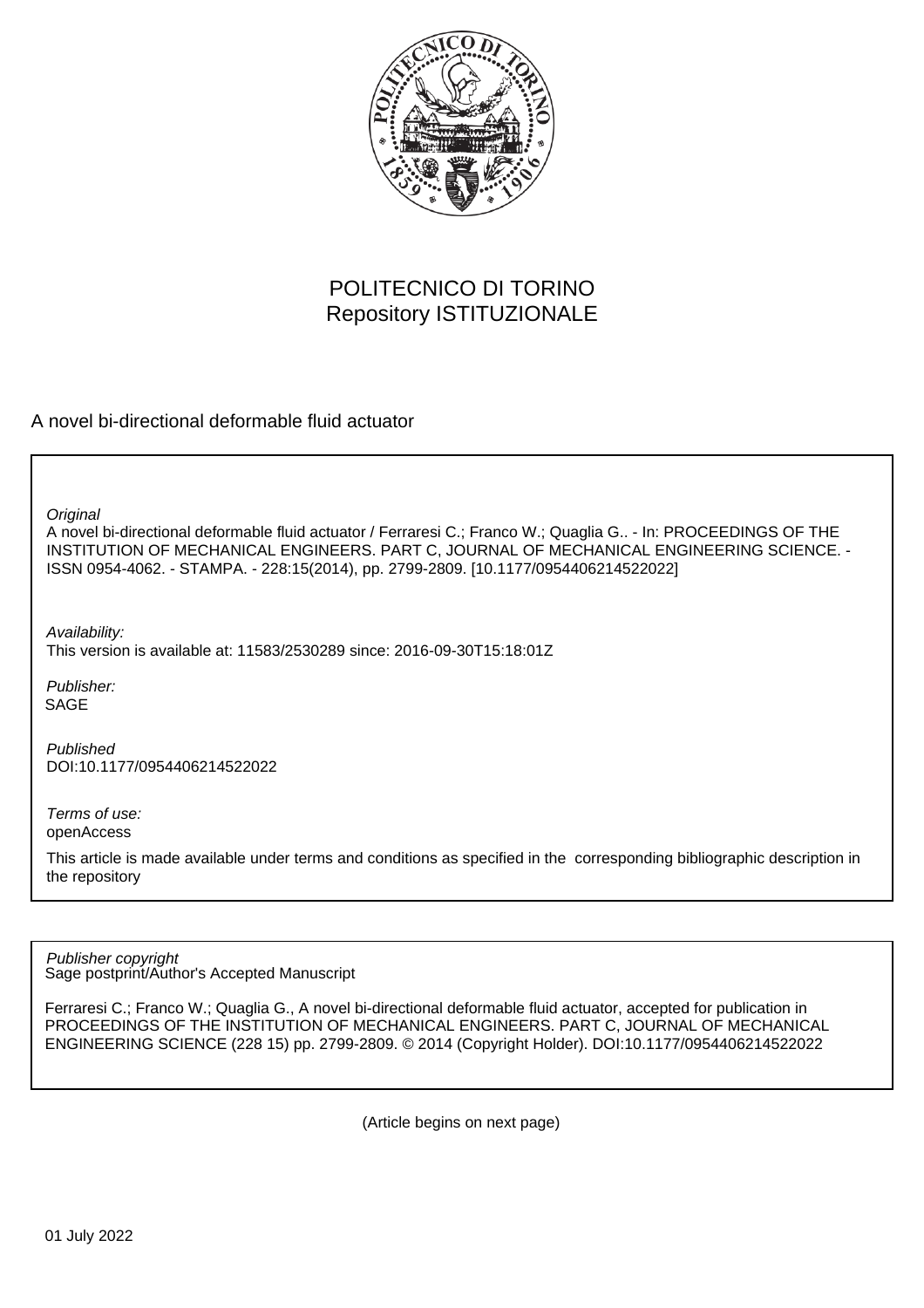# **A novel bi-directional deformable fluid actuator**

#### **Carlo Ferraresi** (corresponding author)

Department of Mechanical and Aerospace Engineering, Politecnico di Torino C.so Duca degli Abruzzi 24, 10129 Torino, Italy e-mail: carlo.ferraresi@polito.it **Walter Franco** Department of Mechanical and Aerospace Engineering, Politecnico di Torino C.so Duca degli Abruzzi 24, 10129 Torino, Italy e-mail: walter.franco@polito.it **Giuseppe Quaglia**, Department of Mechanical and Aerospace Engineering, Politecnico di Torino C.so Duca degli Abruzzi 24, 10129 Torino, Italy

e-mail: giuseppe.quaglia@polito.it

#### **Abstract**

The deformable fluid actuators available on the market, i.e. pneumatic muscles and pneumatic springs, are designed to mainly exert compressive or tensile forces. This paper deals with a novel fluid deformable actuator, with three membranes, called *BiFAc3*, whose particular feature is the ability to exert both tensile and compressive forces. The structure of the actuator is based on three cylindrical coaxial non-isotropic membranes connected to two end plates, whose original shape allows the independent supply of the three internal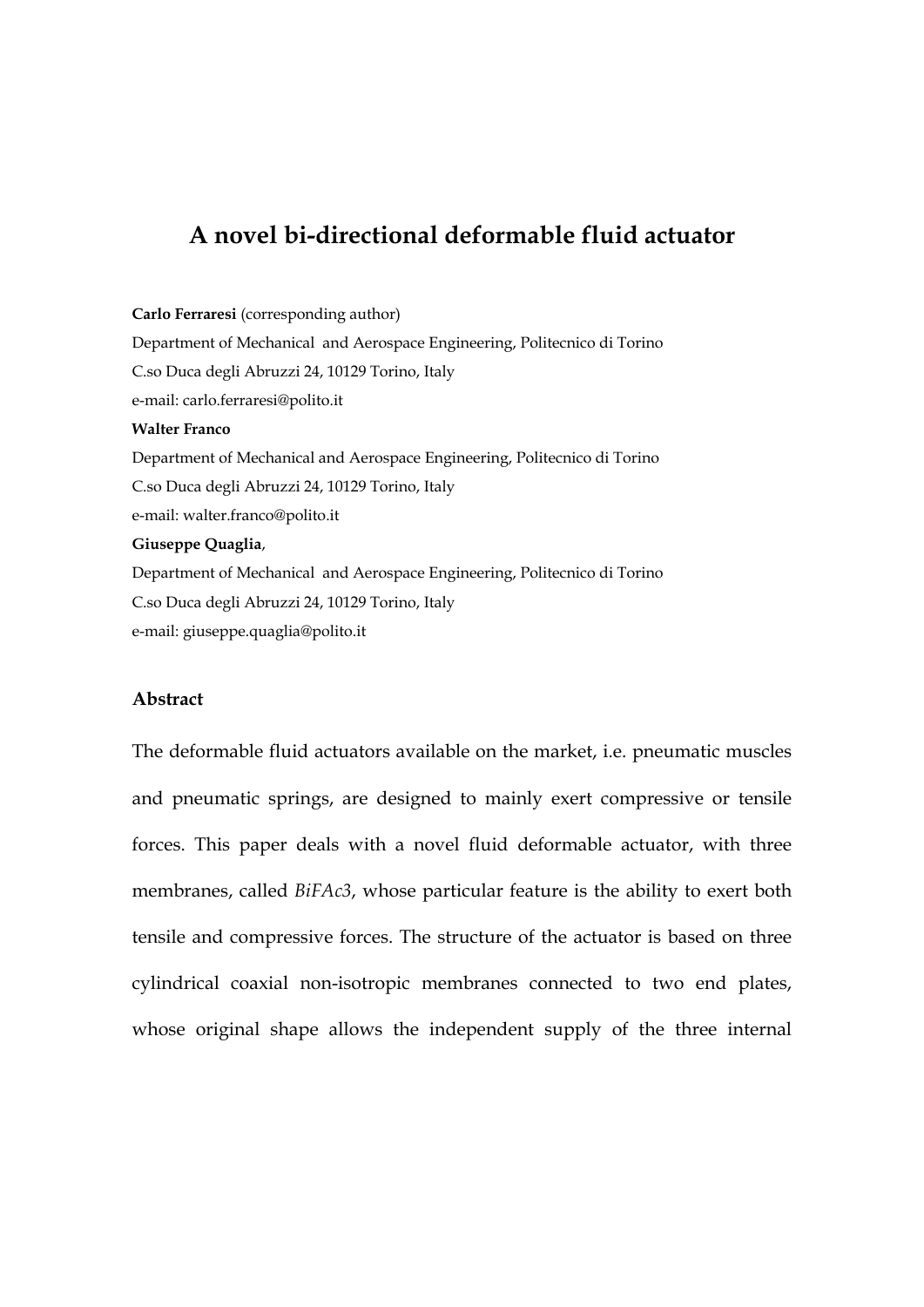chambers. The first part of the paper deals with the internal structure and the geometry of the actuator, describes the operating principle and presents a prototype. The second part presents a modelling methodology that can be used to design and analyse the actuator in dynamic applications. The mathematical model of the actuator is based on three different levels of complexity which correspond to three consecutive design stages. The model has been experimentally validated: it is a useful tool for the choice of the actuator's geometrical dimensions, in order to satisfy specific applicative requirements.

**Keywords**: deformable fluid actuator, membrane actuator, pneumatic muscle, pneumatic spring, double effect deformable actuator

### **1. Introduction**

The deformable fluid actuators available on the market can be grouped into two main categories: pneumatic muscles<sup>1-11</sup>, which are designed to mainly exert tensile forces, and pneumatic springs<sup>12-15</sup>, which are able to mainly exert compressive forces. They can be used in various applications that require the transmission of force between two mechanical elements in relative motion, and provide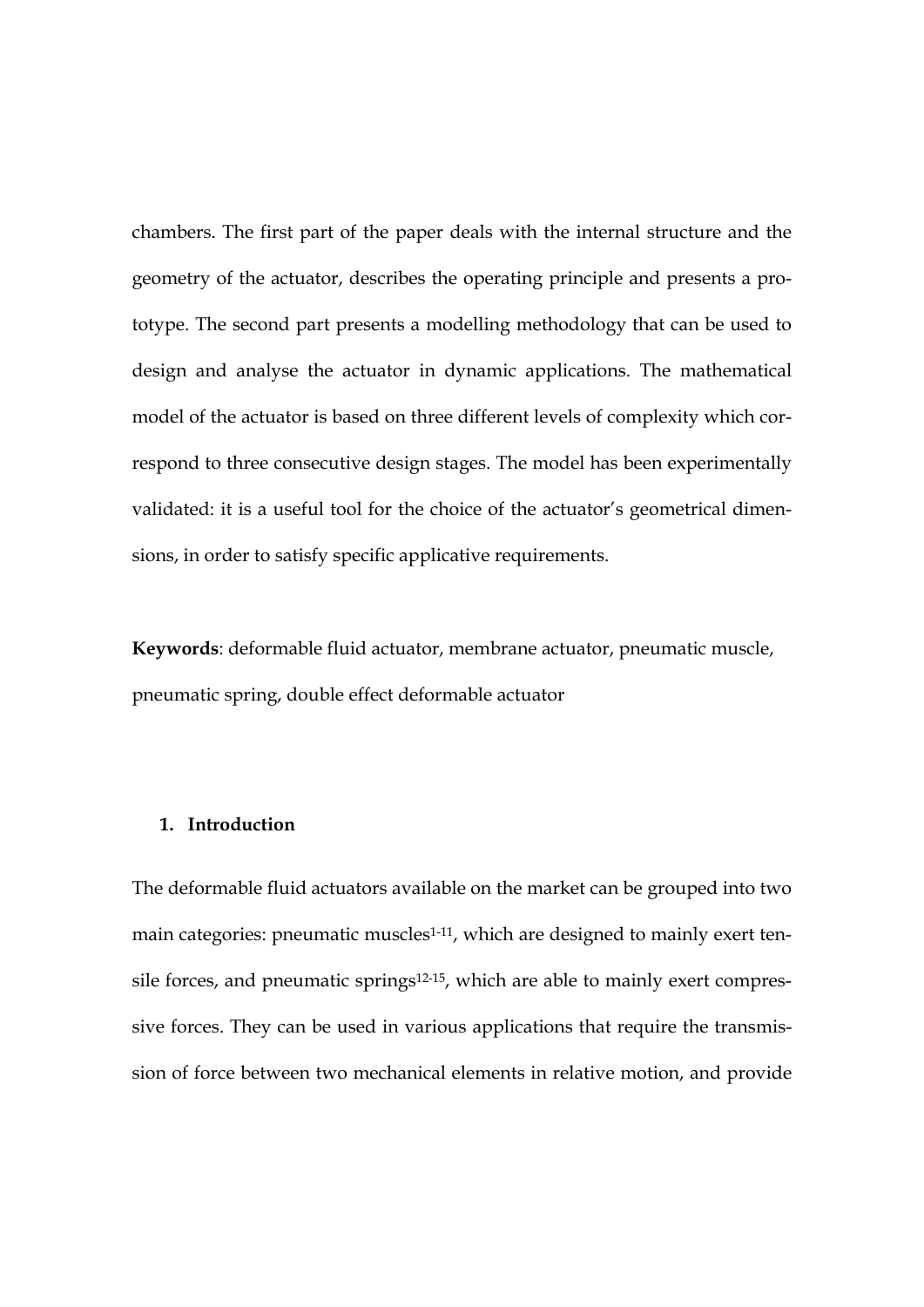typical advantages such as: low weight, high force/mass ratio, no sliding parts and therefore no need for lubrication, the use of cheap and non polluting fluids (oil free air, water), and the ability to drive structures that are kinematically non defined. On the other hand, the main limit of the currently available deformable actuators is their ability to exert either tensile or compressive forces.

The authors previously studied and developed a first prototype of a bidirectional deformable fluid actuator, with the aim of collecting the functionality of both a spring and a muscle in one actuator. That device, named *BiFAc2*16*,*  had two co-axial membranes and was able to exert both compressive and tensile forces , but showed limited compressive effectiveness.

The actuator described in this paper is an evolution of *BiFAc2*; it is in fact a bidirectional deformable fluid actuator that has three membranes, called *BiFAc3* (Figure 1), which presents improved compressive characteristics. The solution is original and has already been patented<sup>17</sup>.

The operating principle of the actuator is described in the paper. An accurate dynamic modelling of the actuator is then proposed, with the aim of developing a useful tool for the dimensioning of the actuator, according to the requirements arising from a specific application. The mathematical model was then validated through a comparison with experiments performed on a prototype.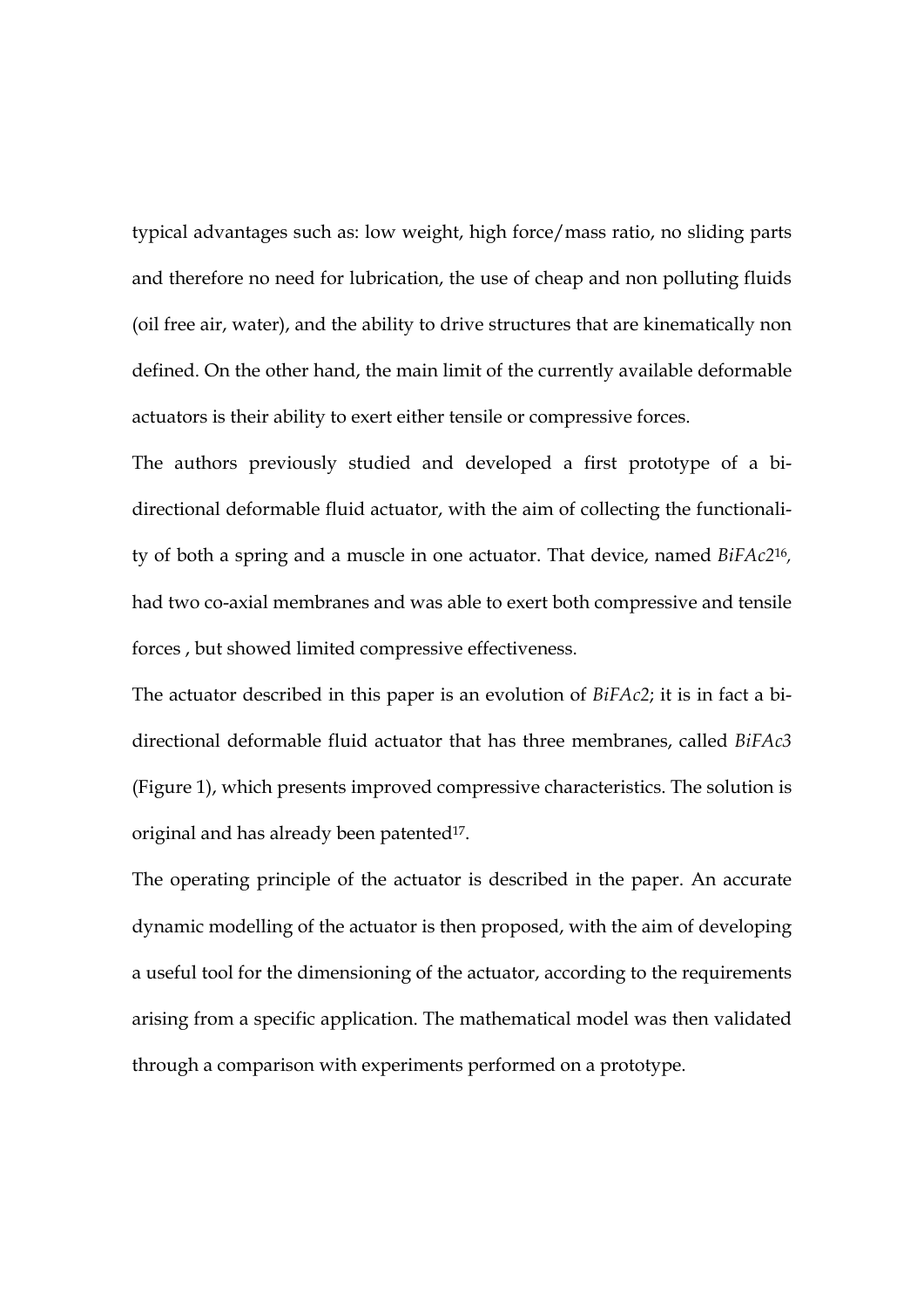### **2. Structure and operating principle of the** *BiFAc3* **Actuator**

*BiFAc3* is made up of three coaxial cylindrical membranes, linked to two end plates, in such a way as to realize three coaxial sealed chambers (Figure 1 and Figure 2). The chambers are supplied by three separate ports *Rc* , *Ri* and *Re*, which are located on the upper head (Figure 2). This allows the chambers to be supplied in an independent manner with three different pressures, indicated in Figure 2 as  $p_c$ ,  $p_i$  and  $p_e$ .

In order to achieve the desired functionality, as will be explained later on, the three membranes must have a non-isotropic characteristic. In particular, from an ideal point of view, the central and external membranes should be inextensible in the longitudinal direction and infinitely compliant in the circumferential direction. The intermediate membrane instead should be inextensible in the circumferential direction and with no stiffness in the axial direction. It is possible to approach this condition by including properly oriented stiffening fibres in an elastomeric matrix. In our case, the deformable walls of the prototype have been made of a rubber membrane reinforced with plastic fibres oriented in a single direction. As can be seen in Figure 1, the fibres in the external and central mem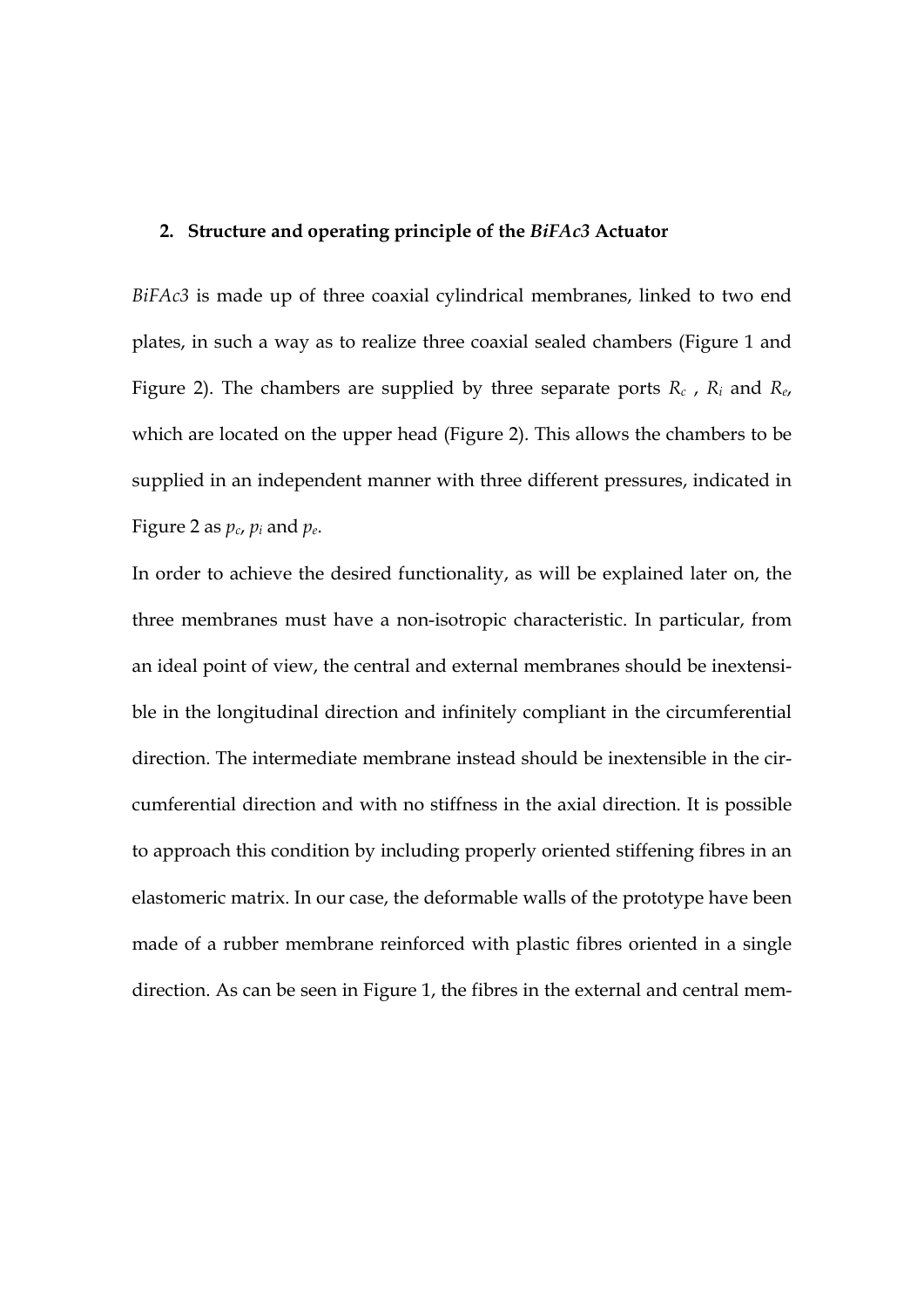branes are oriented in the longitudinal direction, while the fibres in the intermediate membrane are oriented in the circumferential direction.

*BiFAc3* is the evolution of a previous, simpler bi-directional deformable actuator, *BiFAc2*, (Figure 3) which was realized with only two membranes, both ideally inextensible in the longitudinal direction and linked to two heads in such a way as to generate two co-axial sealed chambers<sup>16</sup>. Hereafter, a comparison of the functioning of both actuators will be given to explain the reasons that led the authors to develop the new solution.

The *BiFac3* actuator can operate in three basic configurations: *tension* mode, *compression A* mode and *compression B* mode (Figure 4).

The *tension* mode is realized by supplying both the intermediate and external chambers, and connecting the central chamber to the exhaust (Figure 4a). In this way, the fluid pressure exerts a radial force on both the central and the external membranes, which are stretched in the longitudinal direction. Such a stress is transmitted to the end plates, due to the presence of the fibres that have been inserted in the rubber matrix, thus determining a contraction of the actuator, i.e. the creation of a tensile force, like a pneumatic muscle and, in particular, a straight fibre pneumatic muscle3. If the pressure in the external chamber is equal to that in the intermediate chamber, the intermediate membrane becomes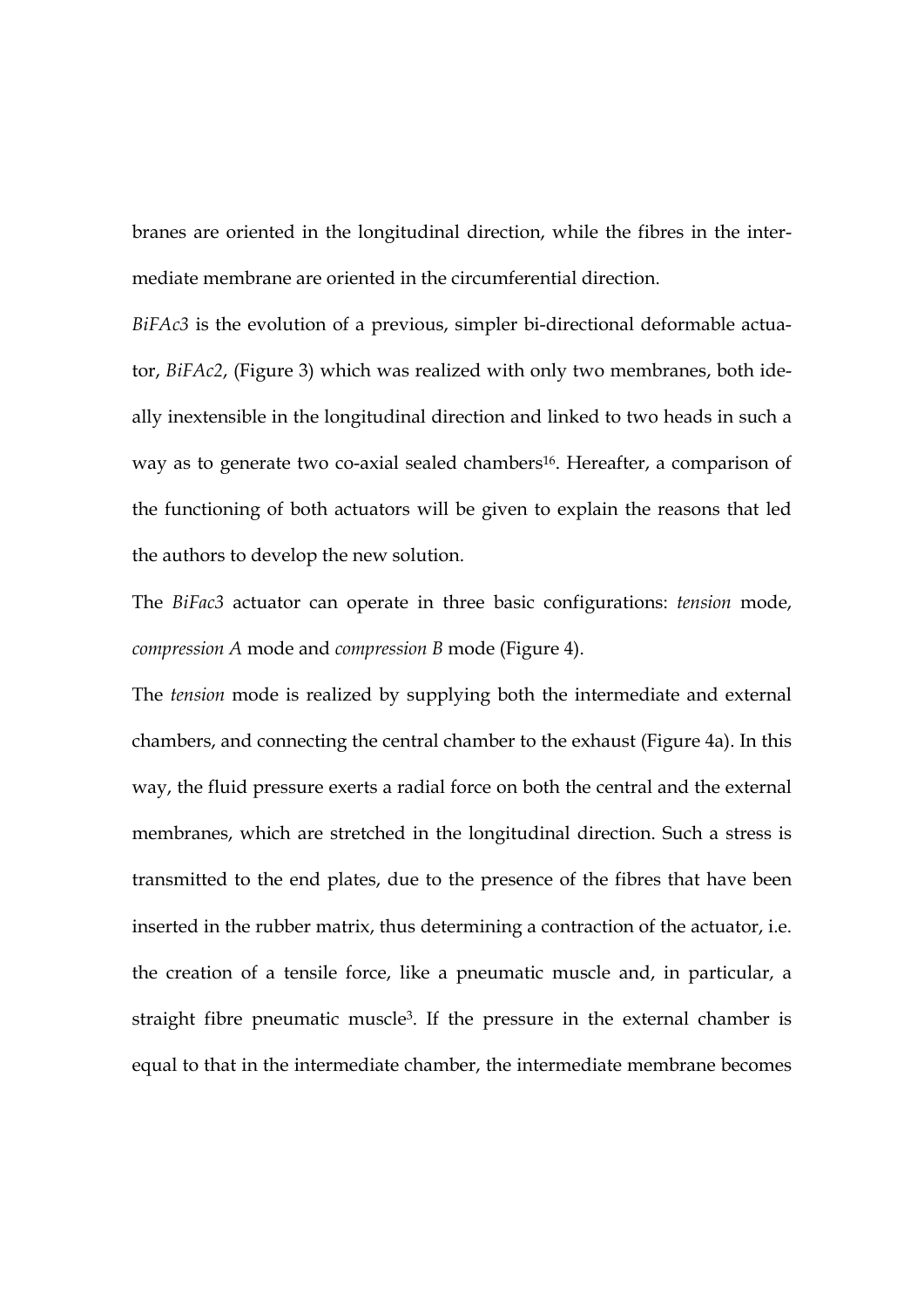irrelevant, and the actuator behaves in the same way as the two-membrane *Bi-FAc2* does, when only its external chamber is supplied. Unlike *BiFAc2*, in *Bi-FAc3* it is also possible to supply the intermediate chamber at a greater pressure than the one in the external chamber, since the intermediate membrane, being inextensible in the circumferential direction, can effectively separate the two chambers.

*Compression B* mode is achieved by supplying all three chambers (Figure 4c). Assuming that the pressure has the same value in all three chambers, the central and intermediate membranes would become irrelevant, and *BiFAc3* would behave exactly like a pneumatic spring, or like *BiFAc2* with both chambers being supplied at the same pressure. A typical drawback of both the pneumatic spring and *BiFAc2* in compression mode is that the pressure force exerted by the fluid on the end plates is rather limited, since it is partially balanced by the tensile force exerted by the external membrane. The third, intermediate membrane added to *BiFAc3* has been conceived to overcome such an inconvenience. In this way, *BiFAc3* can operate in *compression A* mode, which is obtained by supplying both the central and intermediate chambers, and connecting the external one to the exhaust (Figure 3b). The intermediate membrane, which is circumferentially inextensible, maintains a cylindrical shape and ideally opposes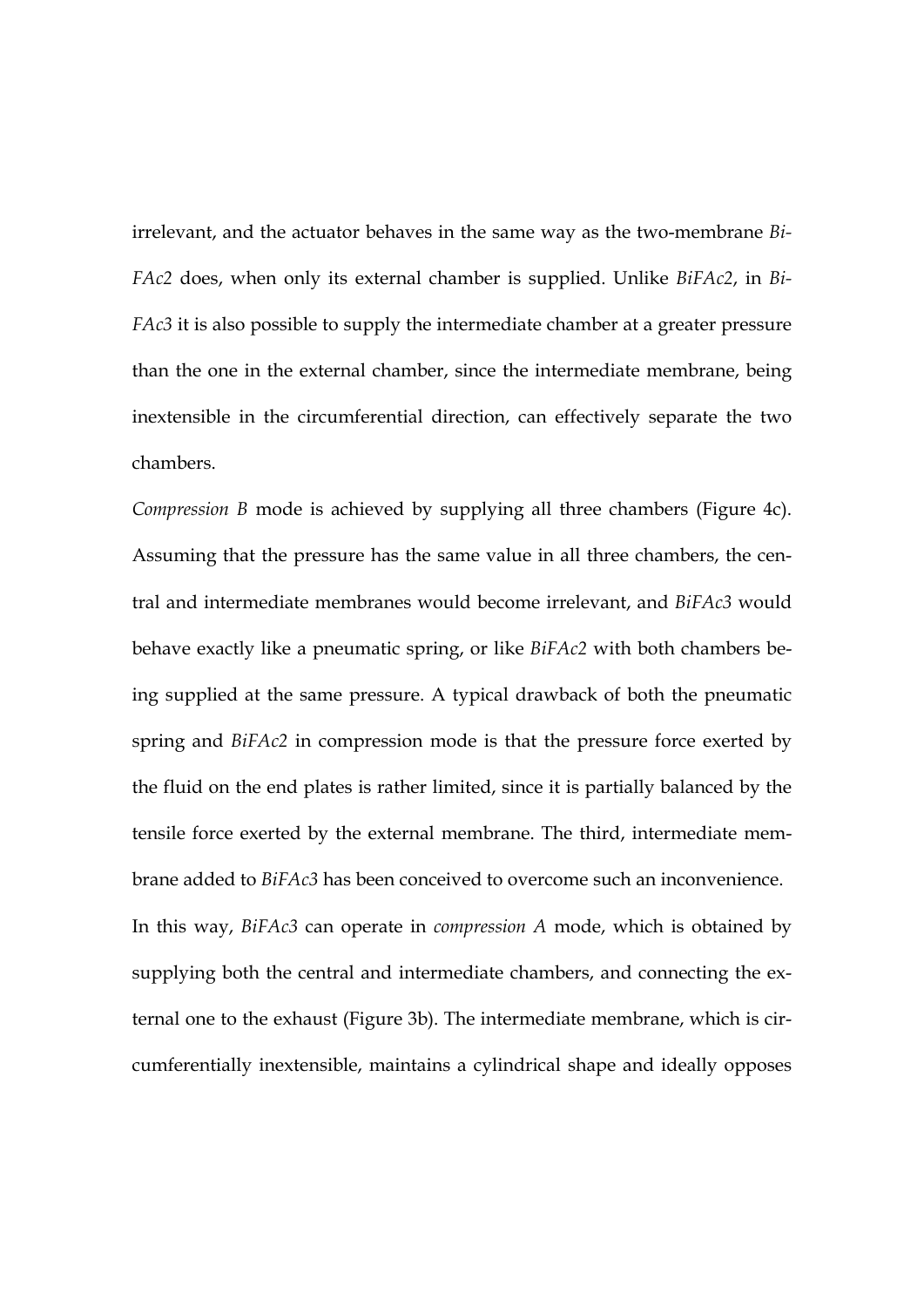no resistance in the axial direction, thus allowing the actuator to lengthen freely, i.e. to exert a compressive force on the end plate that is proportional to the supply pressure, just like a normal pneumatic cylinder. This implies that, for equal geometrical and supply conditions, the compressive force is increased with respect to that produced by *BiFAc3* in *compression B* mode, or by *BiFAc2* with both chambers being supplied.

In short, *BiFAc3* is an actuator that is able to exert both tensile and compressive forces, the latter in two different modes, thus offering a large range for the force control. Its mechanical impedance is relatively low and could easily be controlled by varying the supply pressures in the chambers, as well as by providing controllable fluidic resistances between the chambers and possible auxiliary volumes. In this way the actuator acquires unique characteristics that may be exploited to control dynamic phenomena, such as shocks and vibrations.

The force *F* exerted by *BiFAc3* depends on a combination of factors, such as the internal chamber pressures, *pc, pi, pe*, and the distance *L* between the end plates, as well as on the physical and geometric characteristics of the actuator itself. The following section reports a modelling methodology that allows the actuator force to be calculated as a function of the physical parameters and operating conditions, which can therefore be used as a design tool.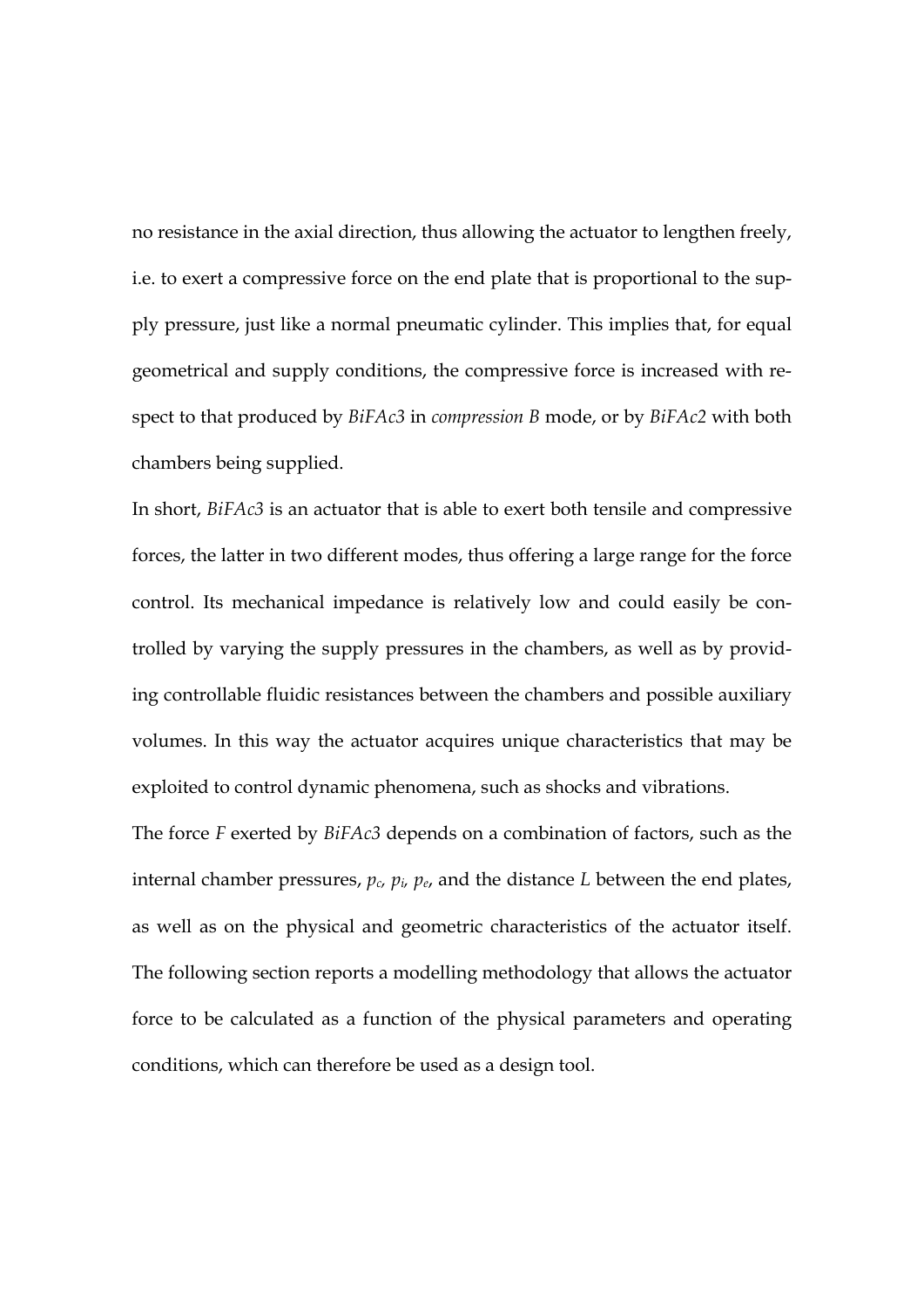#### **3. The Model**

A mathematical model is an indispensable tool to achieve a correct design of the *BiFAc3* and to evaluate its actual performance in a defined application. Once the geometrical and physical data have been fixed, the model must be able to calculate the force *F* dynamically exerted by the actuator as a function of the supply pressures provided at the pneumatic ports on the end plates.

The model can be divided into two blocks, as depicted in Figure 5: the first one, called "supply dynamics", to evaluate the pressures inside the chambers; the second, called "force equilibrium", to calculate the force exerted by the actuator. A particular problem arises by the peculiarity of the actuator, whose general performance is strictly related to few basic parameters, but can be drastically altered by the constructive details. To overcome this difficulty, it has been necessary to conceive a three-step design procedure, based on three different models of increasing complexity.

The first stage, named "*rapid design*", is made possible by a *simplified model*, and is aimed at individuating the two fundamental parameters of the actuator, i.e.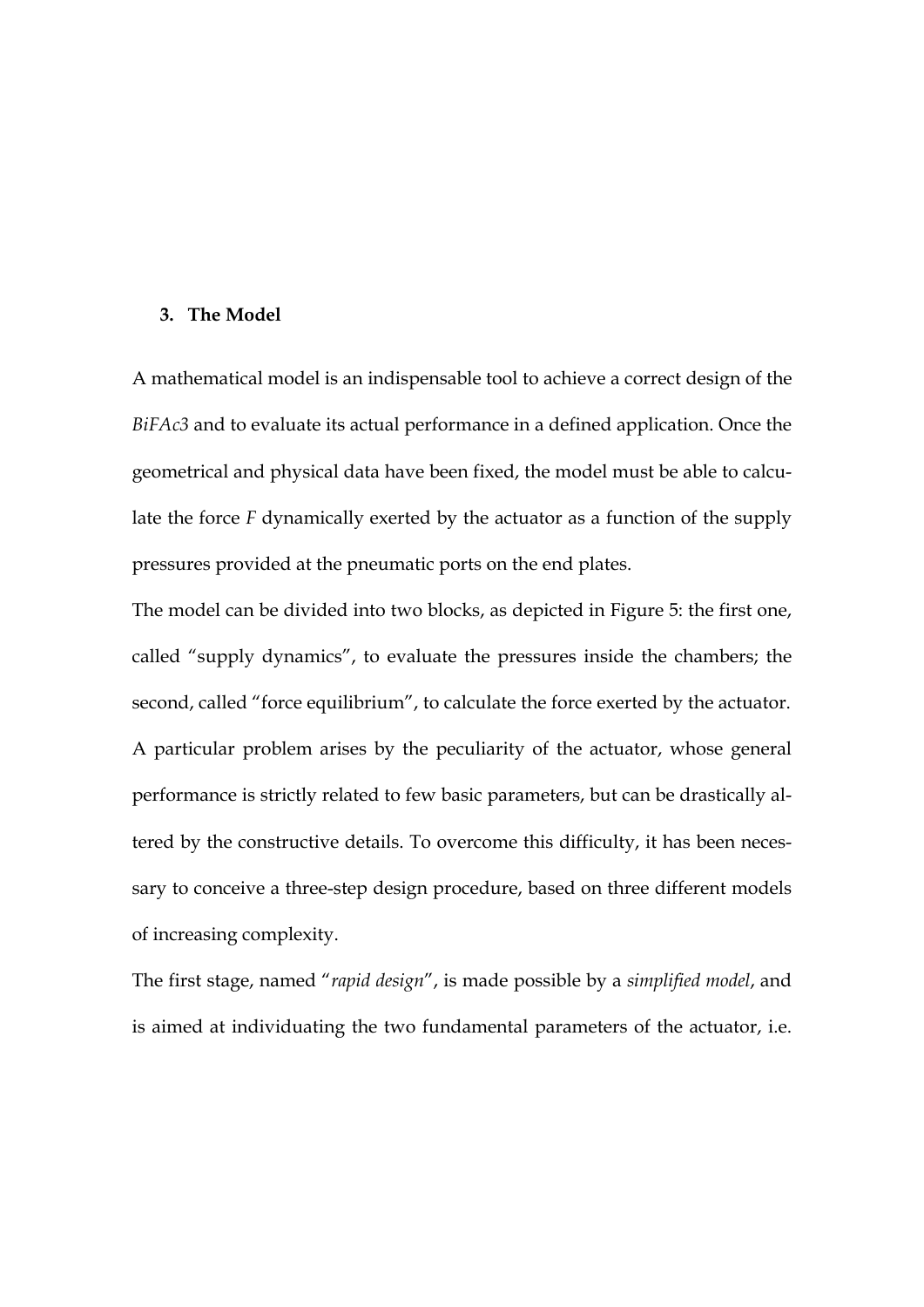radius and length of membranes. These two values determine the basic actuator performances, i.e. the stroke and the static force.

Only at this point it is possible to complete a *detailed design* of the actuator, defining any parameter related to the necessary construction and mounting conditions. Obviously this may determine important variations on the device functionality with respect to what evaluated in the first stage. Such effects can be assessed by using a more accurate *ideal model*.

The third stage consists in the evaluation of performance provided by the actuator when it is employed in a defined application. This is made possible by a further model (*identified model*), which takes into account all actual characteristics of the actuator by means of a set of parameters, which can be identified through experimental measures, after the actuator has been constructed.

#### **3.1 The** *supply dynamics* **block**

This block calculates the chamber pressures, starting from the pressures at the supply ports. The block structure is shown in Figure 6. The symbols *psc*, *psi* and *pse* indicate the pressures which are applied upstream of the supply ports, for the central, intermediate and external chambers respectively; the internal pres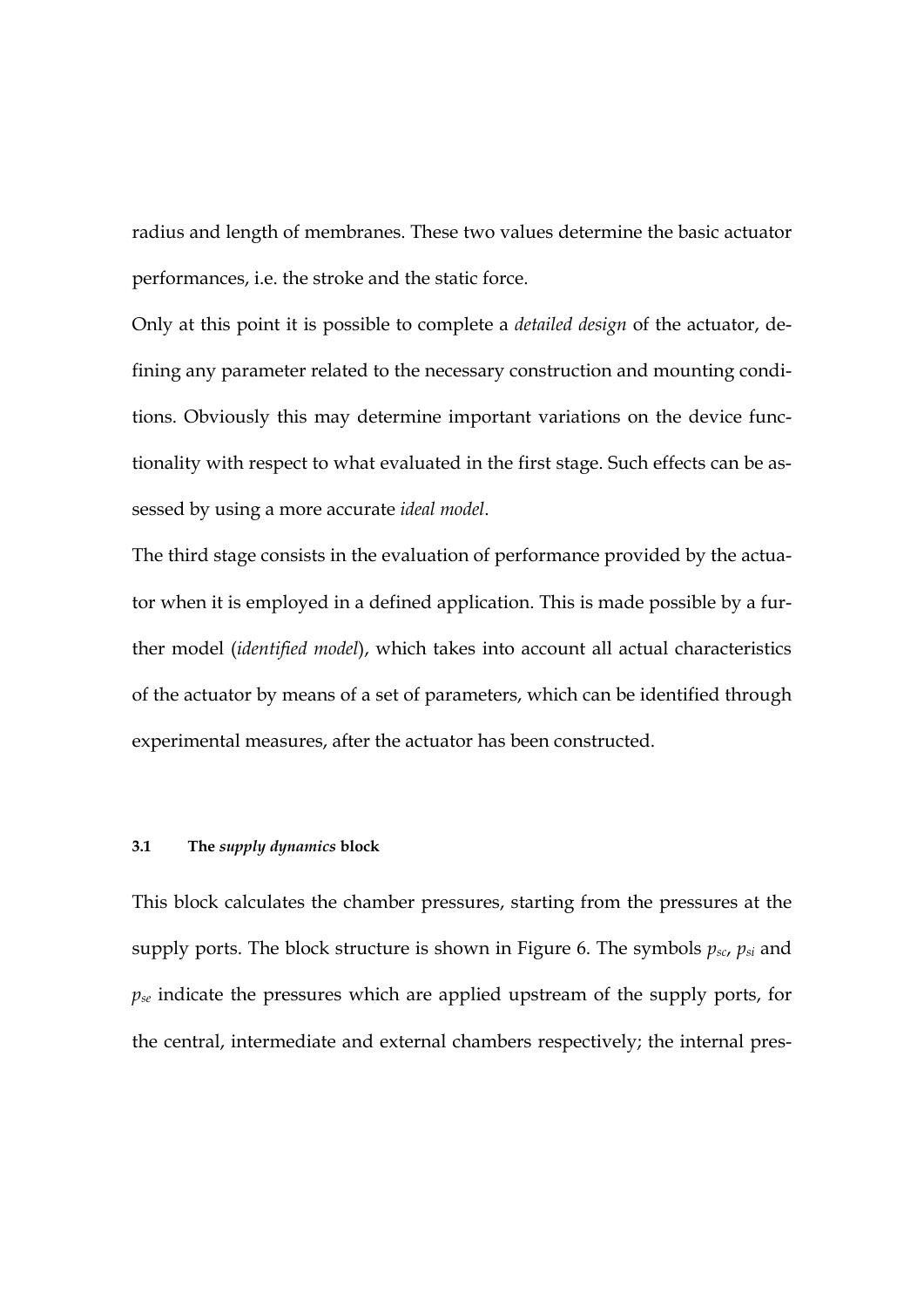sures of the actuator chambers are indicated with  $p_c$ ,  $p_i$  and  $p_e$  for the central, intermediate and external chambers respectively (Figure 2).

The algorithm used to calculate the pressure is the same for the three chambers. The detailed block scheme pertaining to the external chamber is reported in Figure 6 as an example.

Once the geometry of the actuator has been defined, the *volume* block calculates the volume of chamber *Ve* as a function of distance *L* between the end plates, on the basis of some hypotheses that will be explained hereafter.

Given the pressure values at supply port  $P_{se}$  and inside chamber  $P_{e}$ , it is possible to calculate the air flow rate *G*e that enters the chamber by means of the *flow equation* block. The following relations are consistent with the formulation defined in the ISO 6358 standard, considering the upstream temperature of air in standard conditions. The flow rate is considered positive when it enters the chamber. When *Pse*>*Pe*, two distinct cases are possible:

for  $b_e < \frac{P_e}{R} < 1$ *se*  $b_e < \frac{P_e}{P_{v_e}} < 1$ , corresponding to the subsonic condition: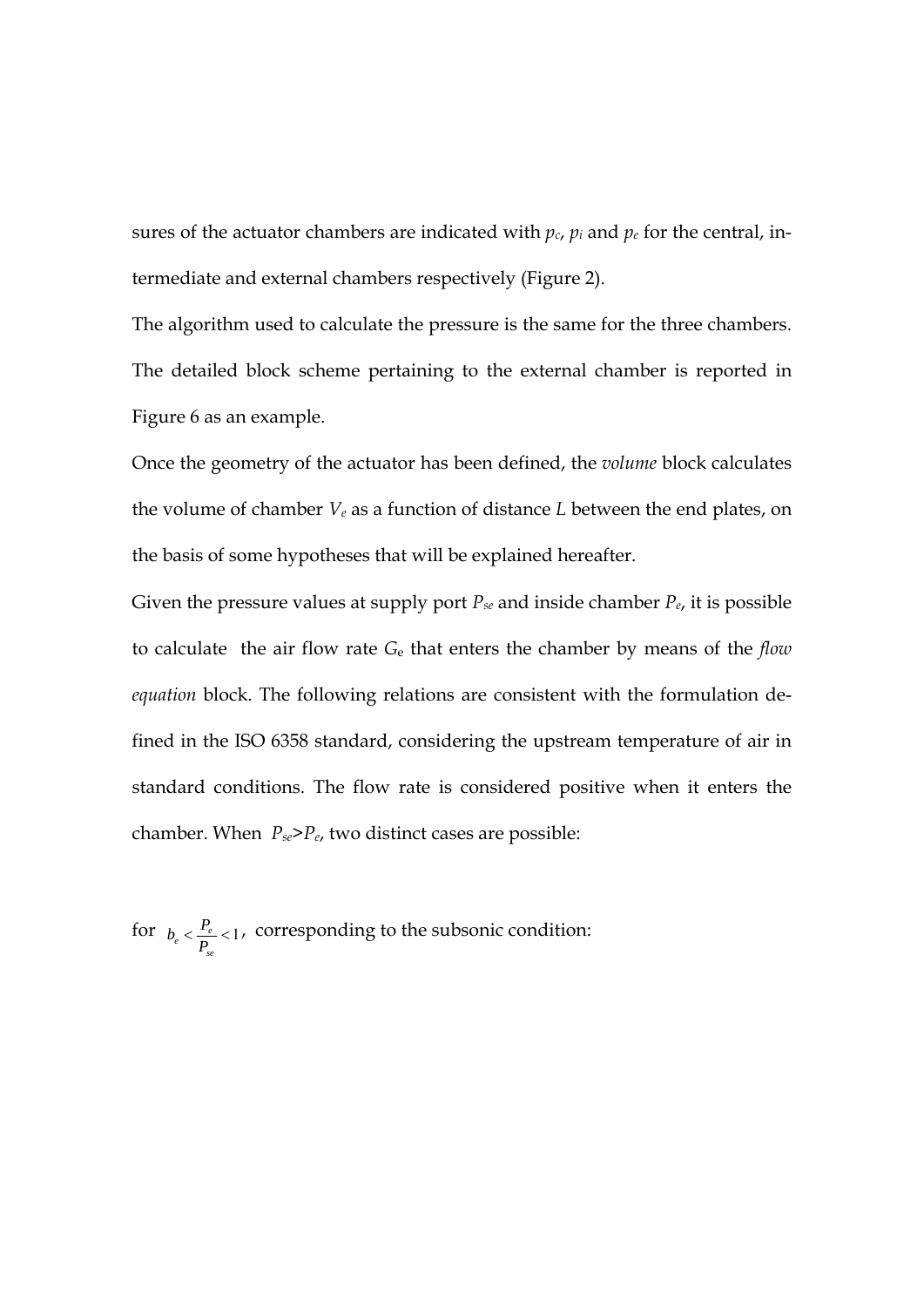$$
G_e = \rho_N \cdot C_e \cdot P_{se} \sqrt{1 - \left(\frac{P_e}{1 - b_e}\right)^2}
$$
 (1)

while for  $\frac{P_e}{P} < b_e$ *se*  $\frac{e}{c}$  < *b P*  $\frac{P_e}{P}$   $\lt b_e$ , i.e. in the case of sonic nozzle:

$$
G_e = \rho_N \cdot C_e \cdot P_{se} \tag{2}
$$

Vice versa, when *Pe*>*Pse*, the flow is discharged from the chamber and therefore negative. Two cases are again possible:

for *se e e*  $P_{\rm se}$  *b*  $p_{\text{max}} \leq \frac{P_e}{P} \leq \frac{1}{P}$ , corresponding to the subsonic condition:

$$
G_e = -\rho_N \cdot C_e \cdot P_e \sqrt{1 - \left(\frac{P_{se}}{1 - b_e}\right)^2}
$$
 (3)

while for *se e e*  $P_{\rm se}$  *b*  $\frac{P_e}{P} > \frac{1}{I}$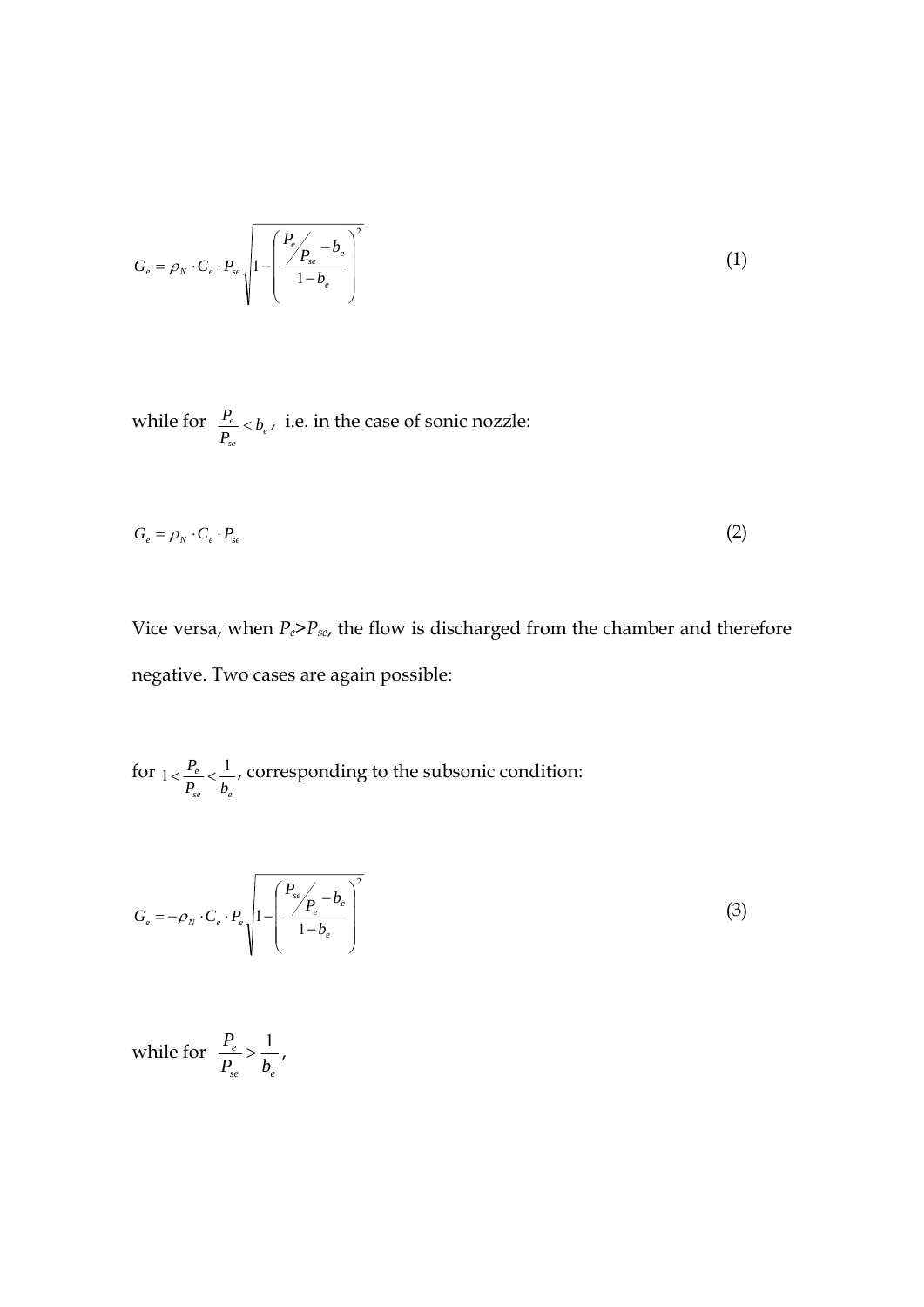$$
G_e = -\rho_N \cdot C_e \cdot P_e \tag{4}
$$

The *continuity equation* block, indicated in Figure 6, calculates the pressure gradient inside the variable volume chamber. Assuming a polytrophic process, defined by an appropriate value of the coefficient  $\gamma$ :

$$
\dot{P}_e = \frac{\gamma R_G T_0}{V_e(L)} \left(\frac{P_e}{P_{0e}}\right)^{\frac{\gamma-1}{\gamma}} G_e - \frac{\gamma P_e}{V_e(L)} \dot{V}_e(L)
$$
\n
$$
\tag{5}
$$

allows one to calculate the derivative of the absolute pressure  $P_e$  in the external chamber, which may be integrated in order to obtain the dynamic value of the pressure. Through analogous procedures, it is possible to determine the trend of the absolute pressures in the remaining chambers, *Pc* and *Pi* . The relative pressures  $p_c$ ,  $p_i$  and  $p_e$  can easily be calculated from the three absolute pressures.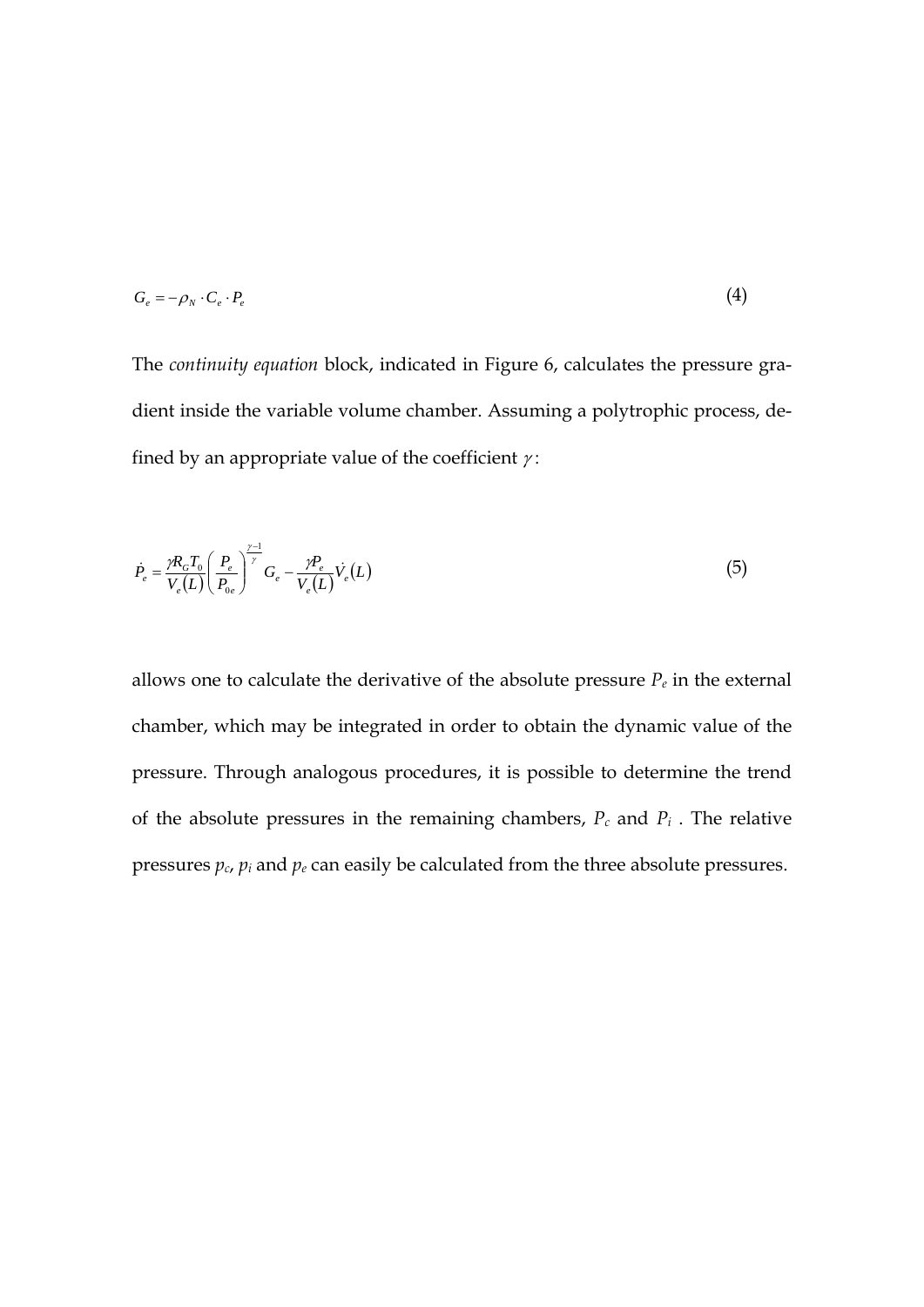#### **3.2 The** *force equilibrium* **block**

This block calculates the force *F* exerted by *BiFAc3* as a function of the relative pressures inside the chambers (central  $p_c$ , intermediate  $p_i$  and external  $p_e$ ) and of the distance *L* between the end plates.

As described before, three different models, with increasing complexity, are necessary to design the actuator and accurately evaluate its performance (Figure 7): a *simplified* model with an elementary geometry; an *ideal* model, which takes into account the actual geometry of the actuator membranes, but neglects the assembly imperfections and the membrane stiffness; an *identified* model, which considers both the assembly errors and the membrane stiffness by means of parameters which can be determined through static tests conducted on the real actuator.

All three models have been developed under the following hypotheses:

- 1. the central and external membranes are considered inextensible in the longitudinal direction and fully compliant in the circumferential direction;
- 2. the longitudinal section of the central and external membranes is shaped as a circumference arc, for each working position, with variable curvature radius *R* and fixed length *Lf* (Figures 8 and 14);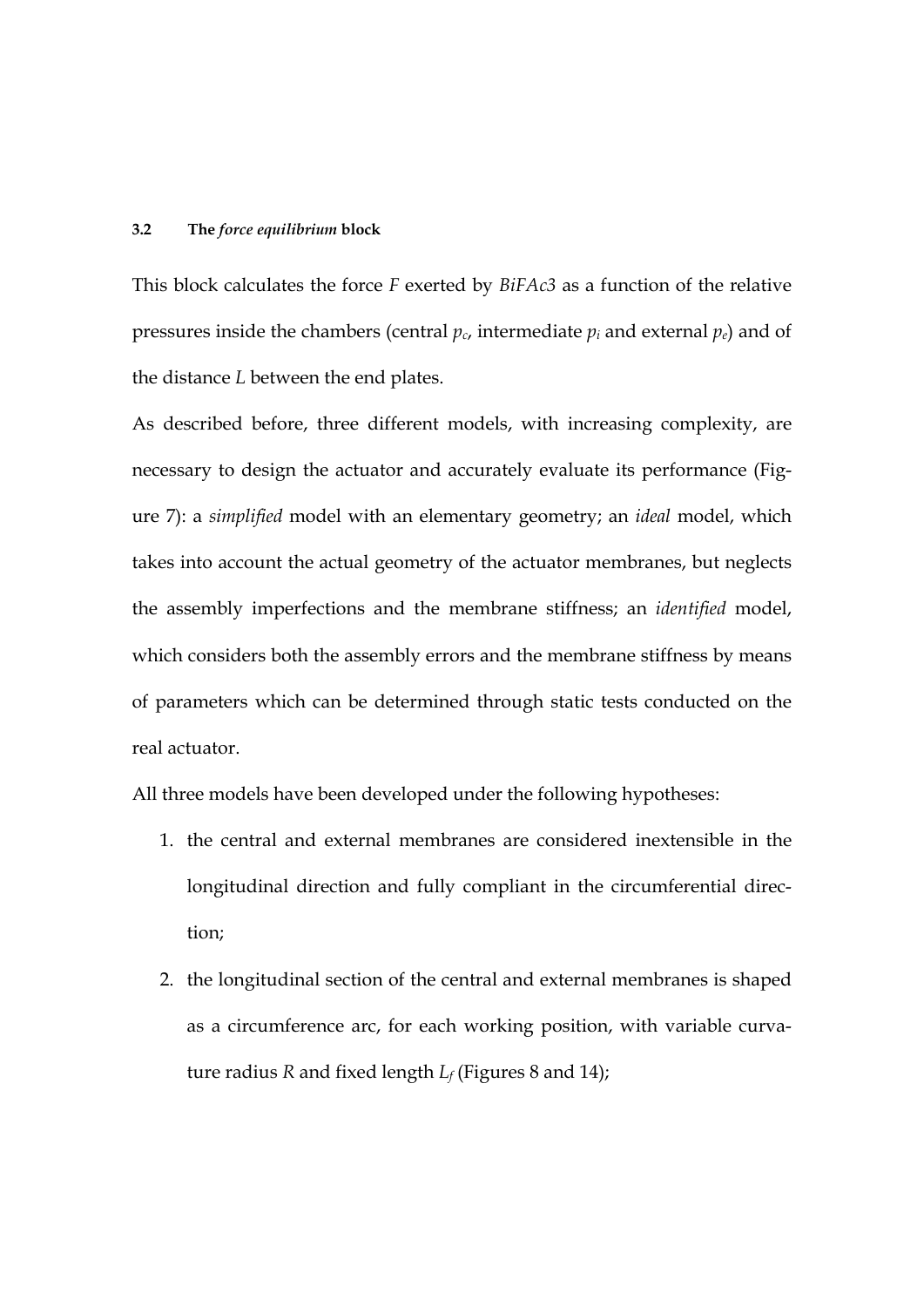- 3. the intermediate membrane is considered to be fully compliant in the axial direction and inextensible in the circumferential direction; this assumption makes sense when the pressure in the intermediate chamber is greater or equal to that in the external chamber; in this case, the intermediate membrane behaves like a bellows, and the axial force exerted is negligible compared to those of the external and central membranes, as confirmed by experimental tests; vice versa, if the pressure in the external chamber is greater than the one in the intermediate chamber, the membrane collapses and the assumption loses validity;
- 4. the equivalent force  $F_m$  acting on a membrane (central or external) can be calculated by transforming its axial-symmetric closed structure into a surface with the same longitudinal profile, as depicted in Figure 9, and writing the equilibrium equation of the membrane.

Considering hypotheses 1 and 2, with reference to Figure 8, and using the auxiliary angle  $\phi$ , it is possible to write:

$$
\begin{cases}\nR \cdot 2\phi = L_f \\
R \cdot \sin\phi = L/2\n\end{cases}
$$
\n(6)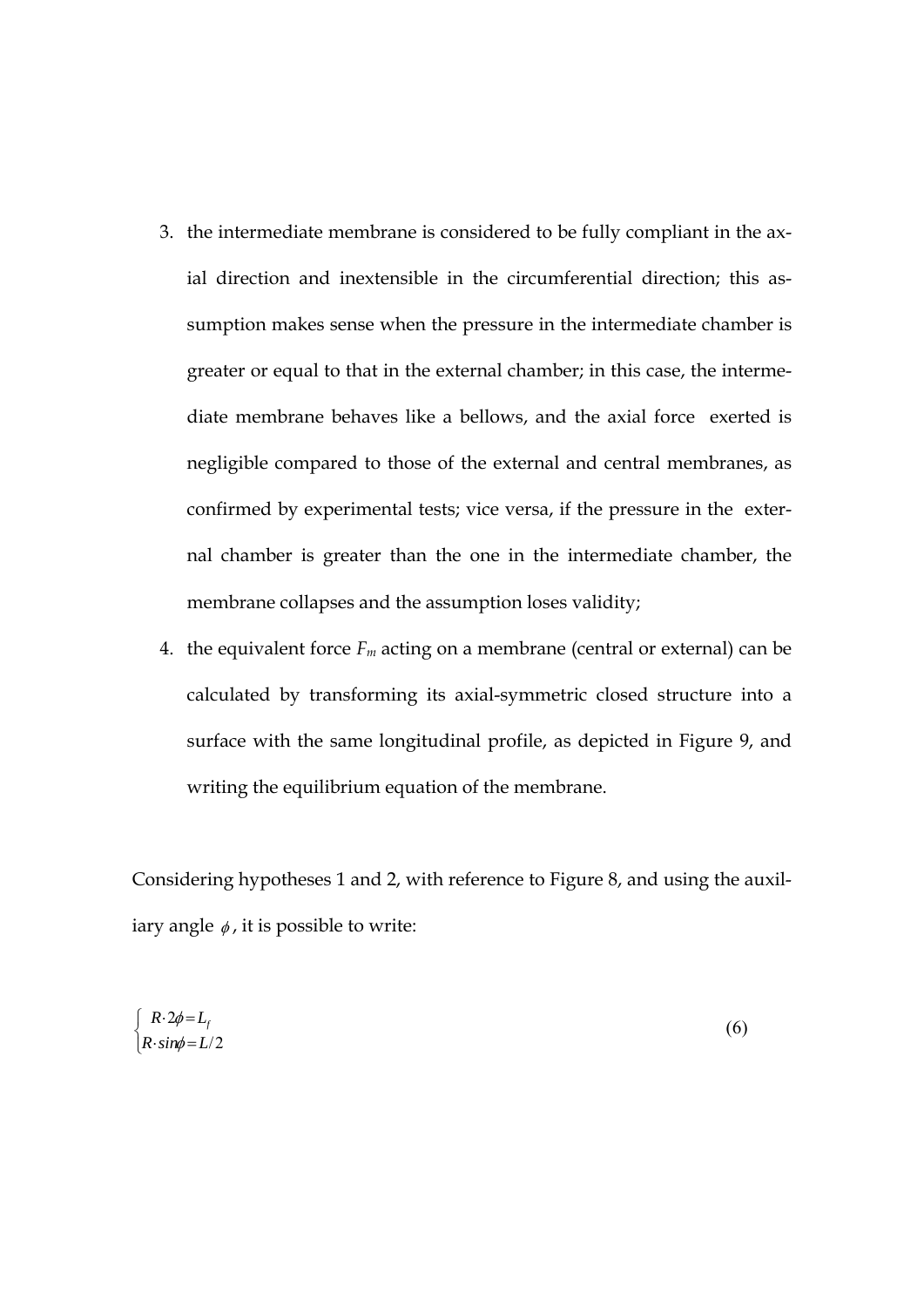and obtain:

$$
\frac{L}{L_f} = \frac{\sin \phi}{\phi} \tag{7}
$$

Once the length of the fibres  $L_f$  has been chosen according to specific design requirements , equation (7) represents the relation between the actuator length *L* and an auxiliary angle  $\phi$ . Since the equation cannot be inverted analytically, function  $\phi = \phi(L)$  has been derived numerically.

*Ap* being the pressure drop between the internal and external surface of the membrane (this equation is valid for the membranes that are inextensible in the longitudinal direction, i.e. the central and external membranes), the horizontal force equilibrium (Figure 9, left) allows one to calculate the total equivalent force acting on the membrane:

$$
F_m = \frac{L \cdot \pi \cdot r}{\sin \phi} \Delta p \tag{8}
$$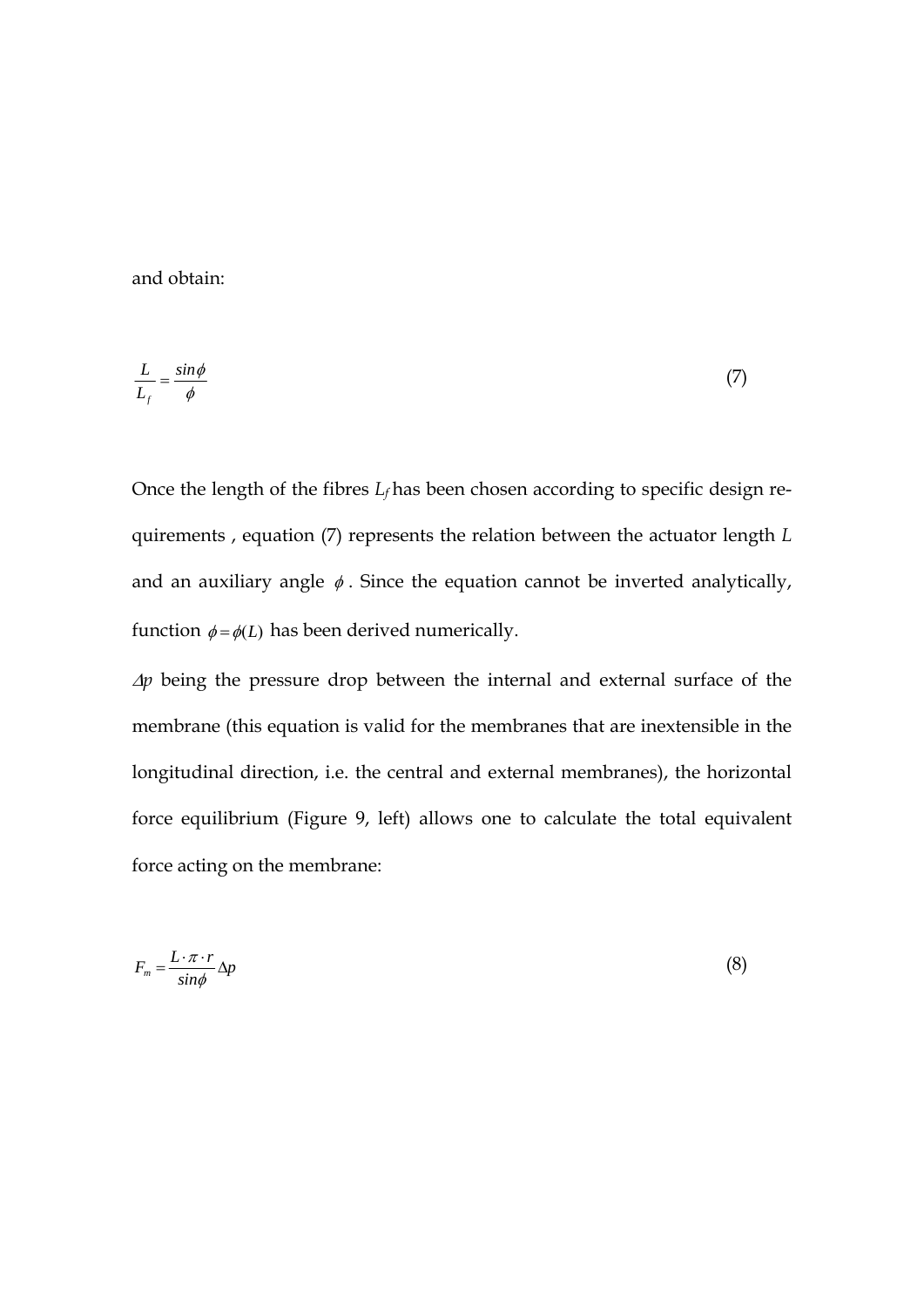Projecting such a force in the axial direction, and bearing in mind equation (7), the axial component can be obtained:

$$
F_{ma} = \pi \cdot r \cdot L_f \frac{\cos \phi(L)}{\phi(L)} \Delta p \tag{9}
$$

Pressure resultant  $F_p$  on the end plate is equal to:

$$
F_p = \pi \cdot \left[ r_c^2 \cdot p_c + \left( r_i^2 - r_c^2 \right) \cdot p_i + \left( r_e^2 - r_i^2 \right) \cdot p_e \right] \tag{10}
$$

The value of the total force exerted by the actuator can therefore be calculated from the axial equilibrium equation of one end plate. With reference to Figure 9, one obtains:

$$
F = F_{\text{mea}} + F_{\text{mea}} - F_p \tag{11}
$$

where *Fmea* and *Fmca* are the axial forces acting on the external and central membranes, respectively.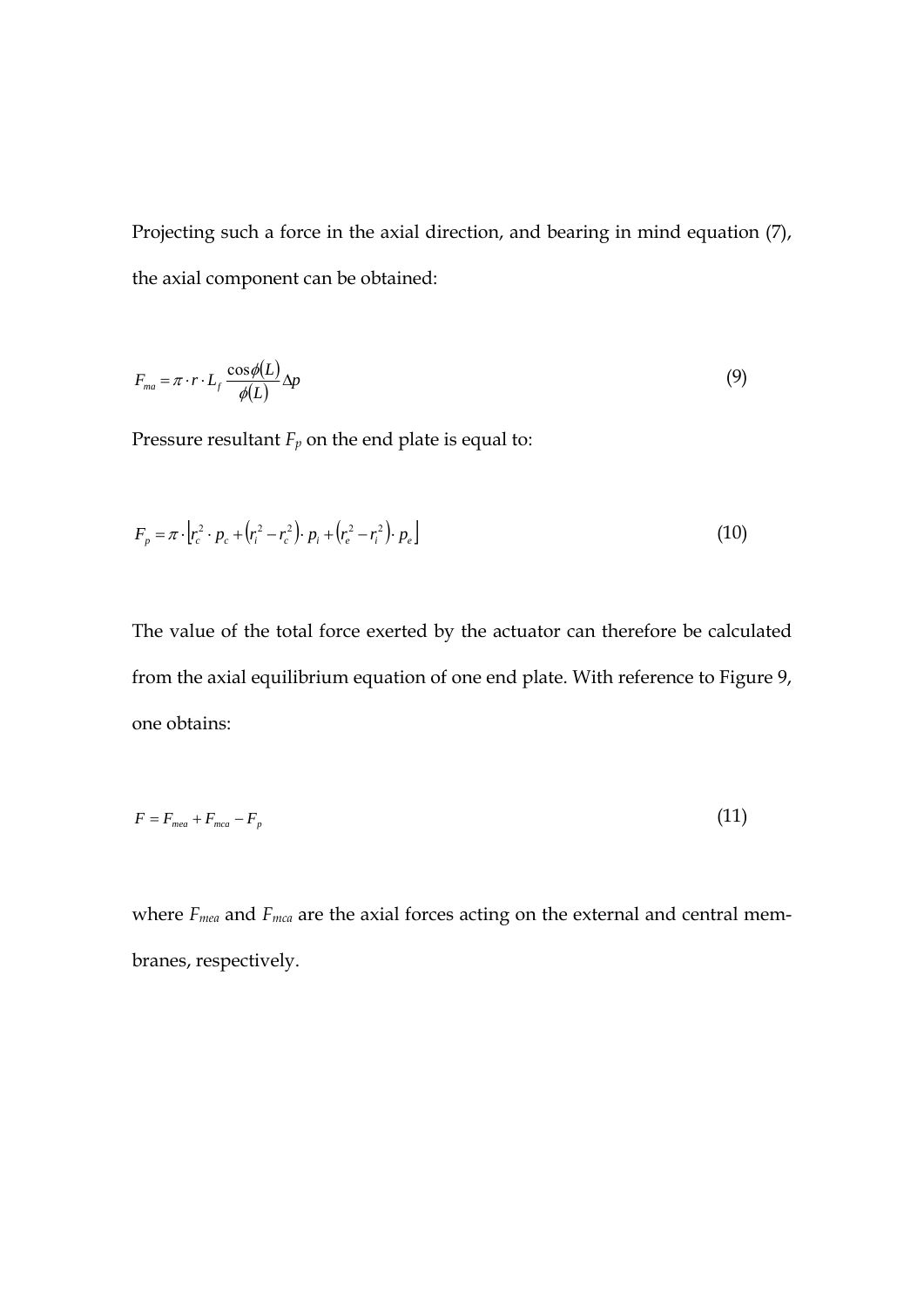The following sections describe the *simplified* and the *ideal* models. The prototype and the experimental tests are then presented. Finally, the *identified* model is described.

### **4. The** *Simplified* **Model**

This model has a simplified geometry, i.e. that of an actuator in which the connection radius of all three membranes is equal to *r* and the axial length of all the membranes is equal to *L<sub>f</sub>* (Figure 8). Under these hypotheses, equation (11) becomes:

$$
F = \pi \cdot r \cdot L_f \frac{\cos(\phi(L))}{\phi(L)} (p_e + p_i - p_c) - \pi \cdot r^2 p_c \tag{12}
$$

Equation (12) may be used to derive the static dimensionless characteristic in the three main operating modes of the actuator, which were previously introduced and defined as *tension*, *compression A* and *compression B*. The dimensionless representation allows one to neglect the actuator size. Moreover, the effect of the proportions on the static actuator performance may be highlighted by introducing the slimness coefficient  $\delta = L_f/r$  and the plate area  $A = \pi r^2$ .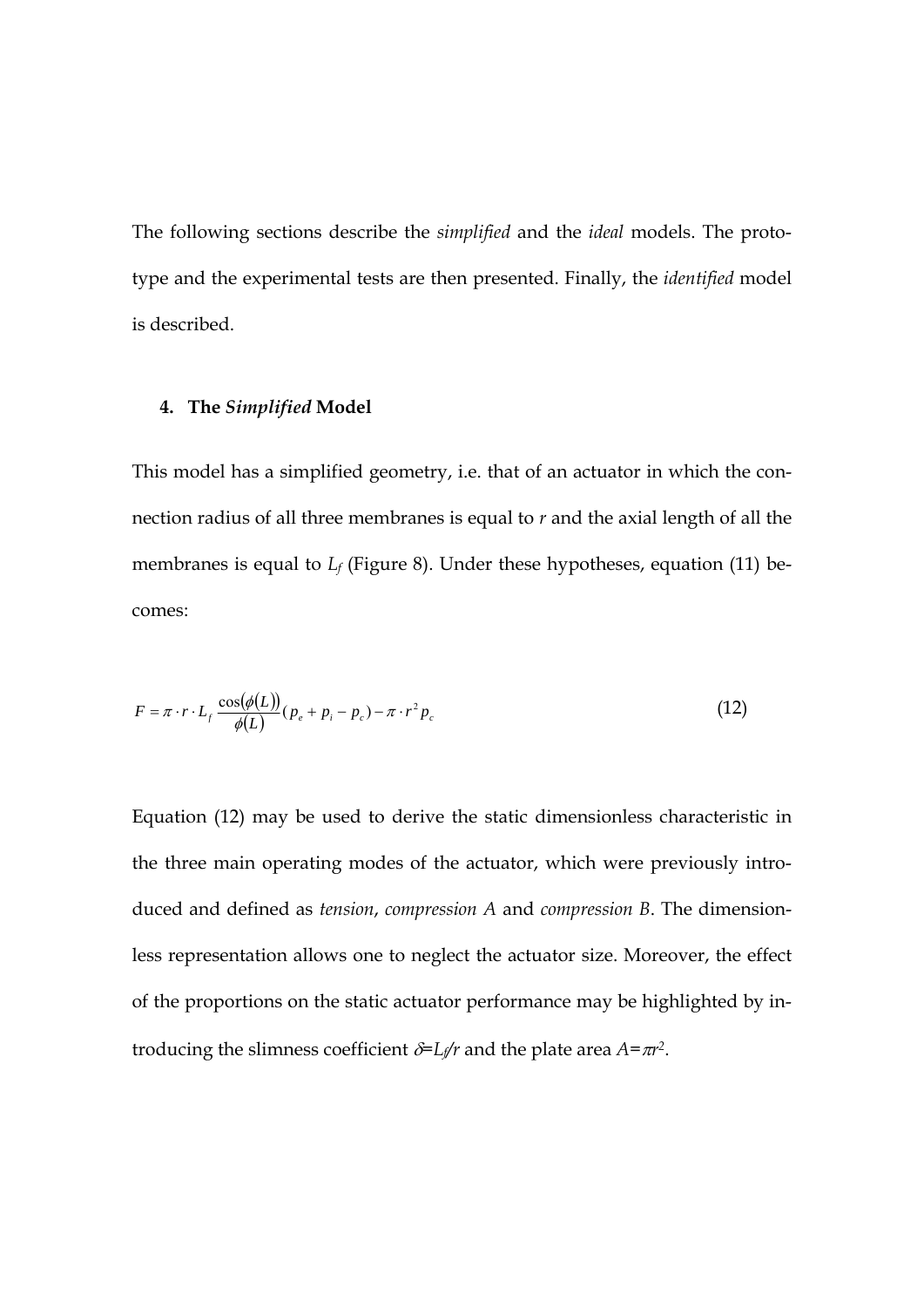From equation (12), it is possible to obtain:

• the *tension* static characteristic  $(p_e=p_i=p, p_c=0)$ 

$$
\frac{F}{p \cdot A} = \frac{F}{\pi \cdot r^2 p} = 2\delta \frac{\cos(\phi(L))}{\phi(L)}
$$
(13)

• the *compression* A static characteristic  $(p_c=p_i=p, p_e=0)$ 

$$
\frac{F}{p \cdot A} = -1\tag{14}
$$

• the *compression B* static characteristic  $(p_c = p_i = p_e = p)$ 

$$
\frac{F}{p \cdot A} = \delta \frac{\cos(\phi(L))}{\phi(L)} - 1 \tag{15}
$$

The graphs of the static characteristics provided by equations (13-15) are shown in dimensionless form in Figure 10, with the slimness factor  $\delta = L_F/r$  as the curve parameter. The tension force is positive and the compression force is negative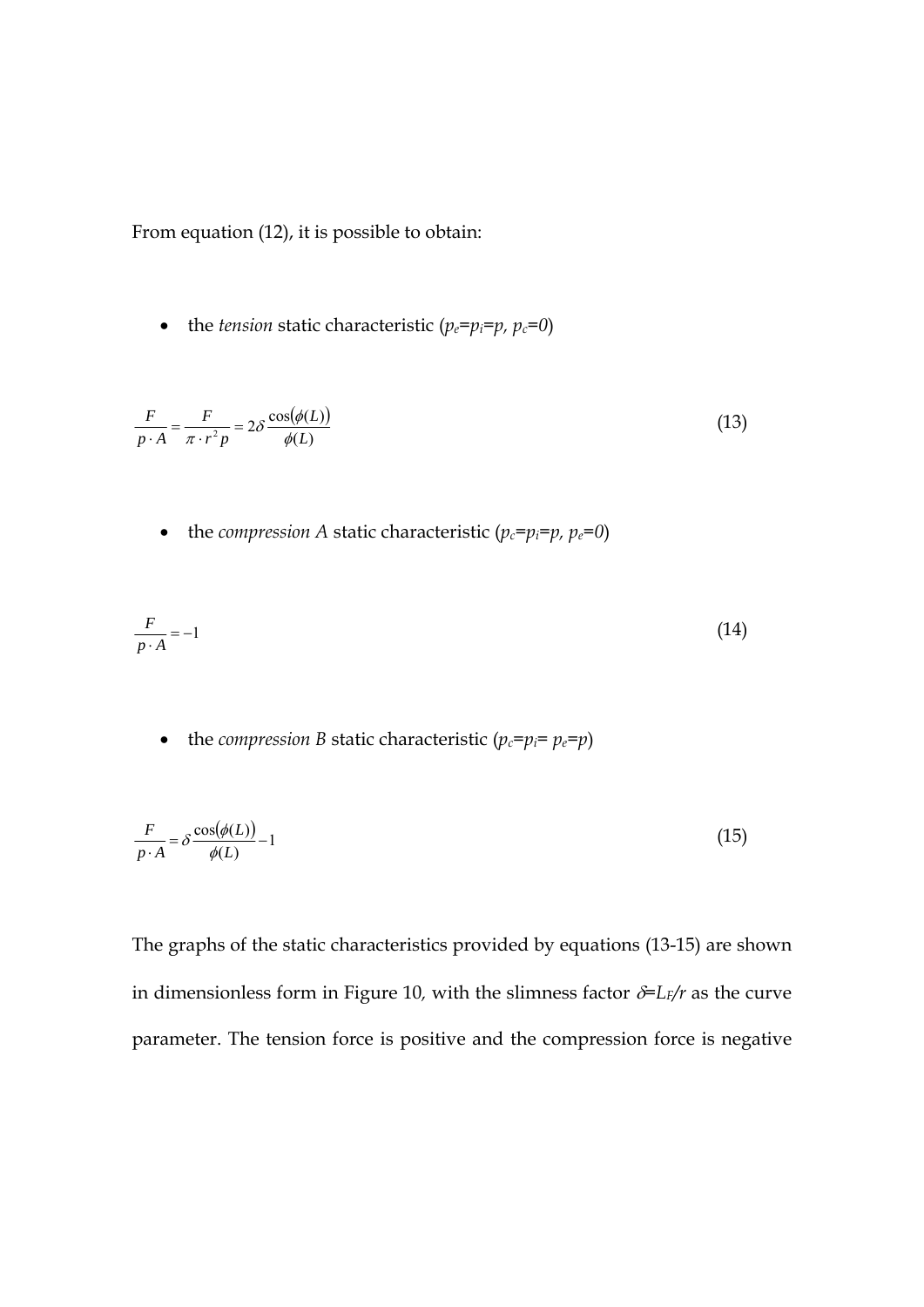for the assumed reference system. One can observe that a slimmer actuator is able to exert higher tension forces, since it is able to produce a higher positive force at the same contraction ratio.

### **5. The** *Ideal* **Model**

The ideal model considers the three membranes to have different connection radiuses to the end plate ( $r_e \neq r_i \neq r_c$ ) and the central and external membranes to have different fibre lengths  $(L_f \neq L_f)$ . Therefore, considering the geometrical differences of the membranes, equations (9) and (10), substituted in (11), produce the following expression:

$$
F = \pi \cdot \left\{ r_e \cdot L_{fe} \frac{\cos(\phi_e(L))}{\phi_e(L)} p_e + r_c \cdot L_{fe} \frac{\cos(\phi_e(L))}{\phi_e(L)} (p_i - p_c) - \left[ r_c^2 \cdot p_c + (r_i^2 - r_c^2) \cdot p_i + (r_e^2 - r_i^2) \cdot p_e \right] \right\}
$$
 (16)

The ideal model is able to highlight several effects on performance due to the actuator geometry, which are particularly evident in the case in which the actuator is used in *tension mode*, i.e. at (*pe=pi=p, pc=0*). Moreover, posing:

 $L_{fe} = L_{fc} = L_f$ ;  $r_e = r$ ,  $\Delta r = r_e - r_c$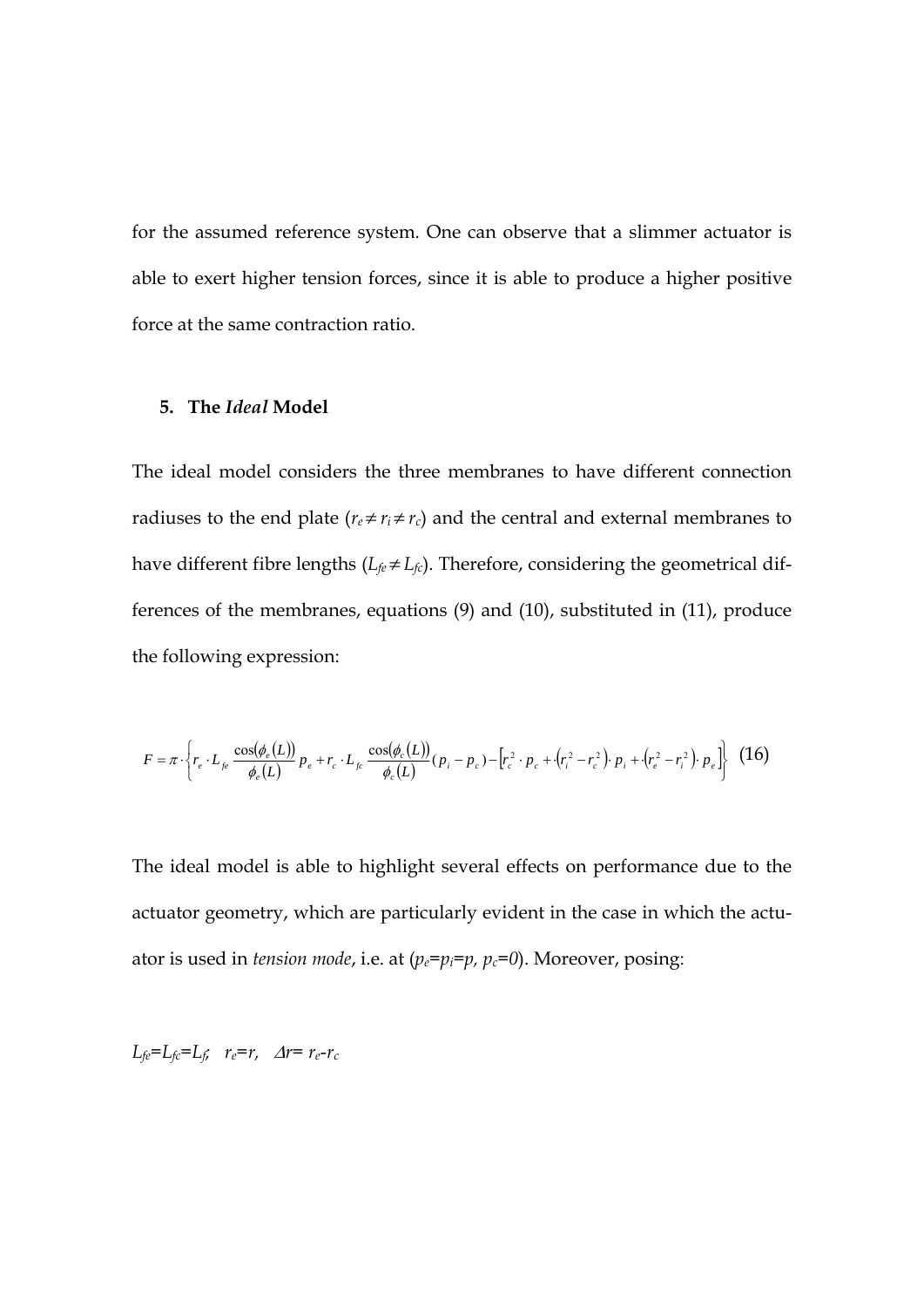equation (16) simplifies to:

$$
\frac{F}{p \cdot A} = \left(2 - \frac{\Delta r}{r}\right) \cdot \left(\delta \frac{\cos(\phi(L))}{\phi(L)} - \frac{\Delta r}{r}\right) \tag{17}
$$

Two extreme cases can be individuated in equation  $(17)$ :  $\Delta r/r=0$ , when the *tension* mode of the simplified model (i.e. equation (13)) is again met, and  $\Delta r/r=1$ , when the central membrane has no influence  $(r_c=0)$  and the *compression* B mode of the simplified model (equation (15)) is reached. The graph in Figure 11 shows the trend of equation (17) for an actuator with a slimness ratio  $\delta$ =1. It is clear that, as  $\Delta r$  rises, the effectiveness of tension is reduced, because the resultant of pressure on the annular surface between the external and central membrane opposes the tensile force exerted on the plate by the membranes. Moreover, the available contraction stroke is also reduced (such a stroke is obtained by measuring the range of  $L/L_f$  in which  $F/(pA)$ >0).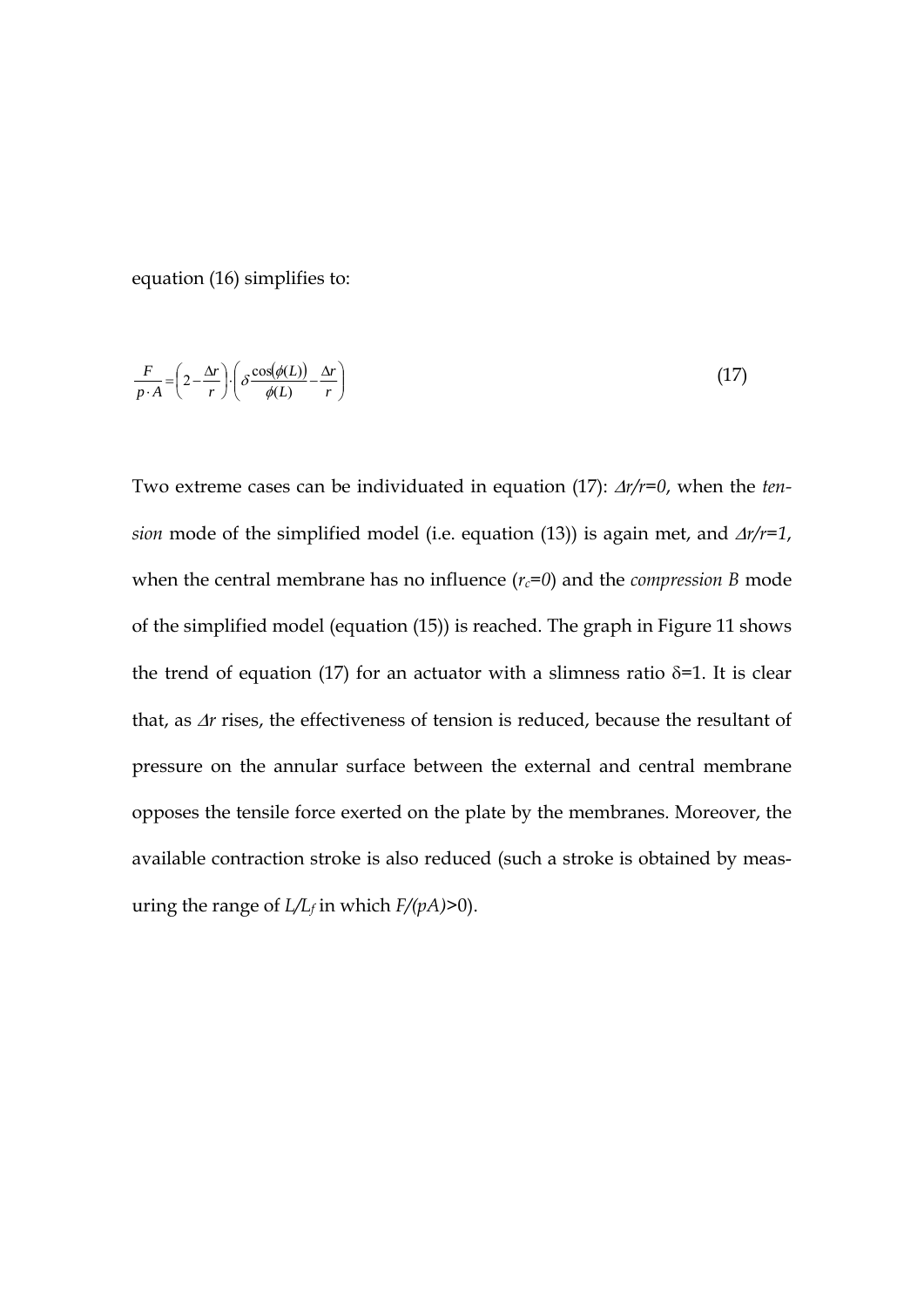### **6. The Prototype: Experimental Tests and** *Identified* **Model**

The prototype shown in Figure 12 has been realized in order to experimentally verify the innovative behaviour of the *BiFAc3* actuator. A cross-section of the prototype is depicted in Figure 13, where it is possible to see how the membranes are mounted onto the heads. The conical coupling between the membranes and head surfaces eliminates any leakage, while an independent chamber supply is made possible due to the special configuration of the passageways on the upper head. The threaded holes in the centre of the heads allow more actuators to be serially connected, thus producing systems with enhanced stroke capability.

The static characterization of the actuator has been carried out on a proper test bench. The relative position of the heads was controlled by a hydraulic servoactuator, while the pressures inside the three chambers were regulated to constant preset values by means of proportional pneumatic valves. The distance between the heads was read by a LVDT (F.S. 200 mm, linearity 1% F.S.), while the load applied to the actuator was measured by means of a load cell (F.S. 5000 N, linearity 0.05 % F.S.).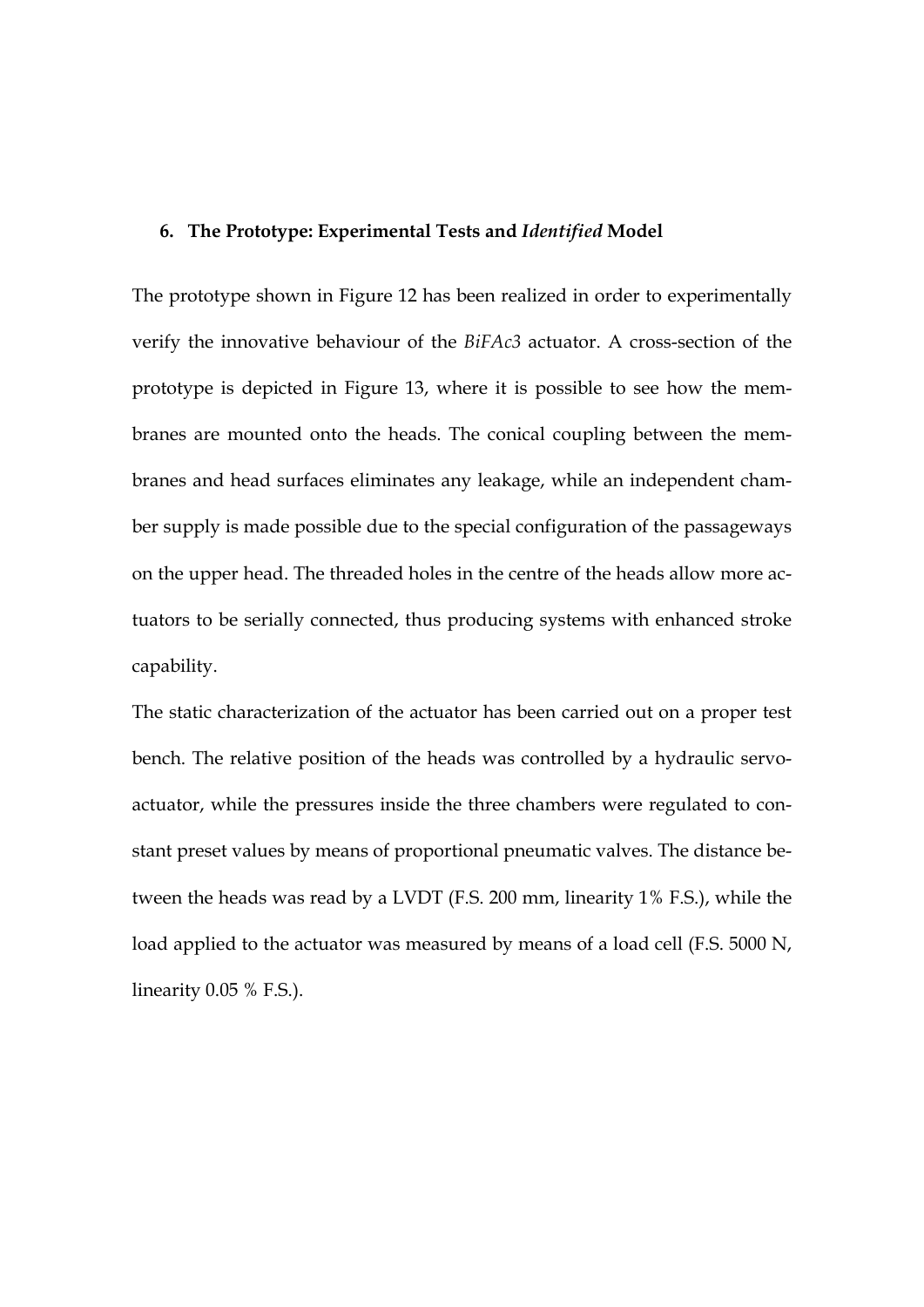The performances of actuators with different slimness ratio  $\delta$  have been tested to obtain the static characteristic of the actuator, i.e. *F=F(L, pe, pi, pc)*, which can be compared with the theoretical values provided by equations (12) or (16) of the models. The experimental results shown hereafter are related to a *BiFAc3* actuator which has the following geometrical parameters:  $r_e$ =0.0658 m,  $r_i$ =0.0601 m,  $r_c$ =0.0501 m,  $L_f e = L_f c = 0.0856$  m,  $\delta = L_f c/r_e = 1.3$ . The tensile stroke of the prototype was of about 15 mm.

A first analysis of the experimental results has highlighted that the ideal model, as expressed by equation (16), shows some inaccuracy in the performance evaluation, since it neglects two main phenomena: the energy absorbed to stretch the membrane rubber in the circumferential direction, and the difference between the actual shape of the deformed membranes and the theoretical one, which disproves the initial assumption of bi-univocal relationship between the connection angle of the membranes and the working position (Figure 14). These two inaccuracies can be compensated by introducing corrective terms, which can be deduced from the experimental data, into the model. The resistance of the membranes to the deformation is represented by the force:

$$
F_k = k(L - L_f + c_m) \tag{18}
$$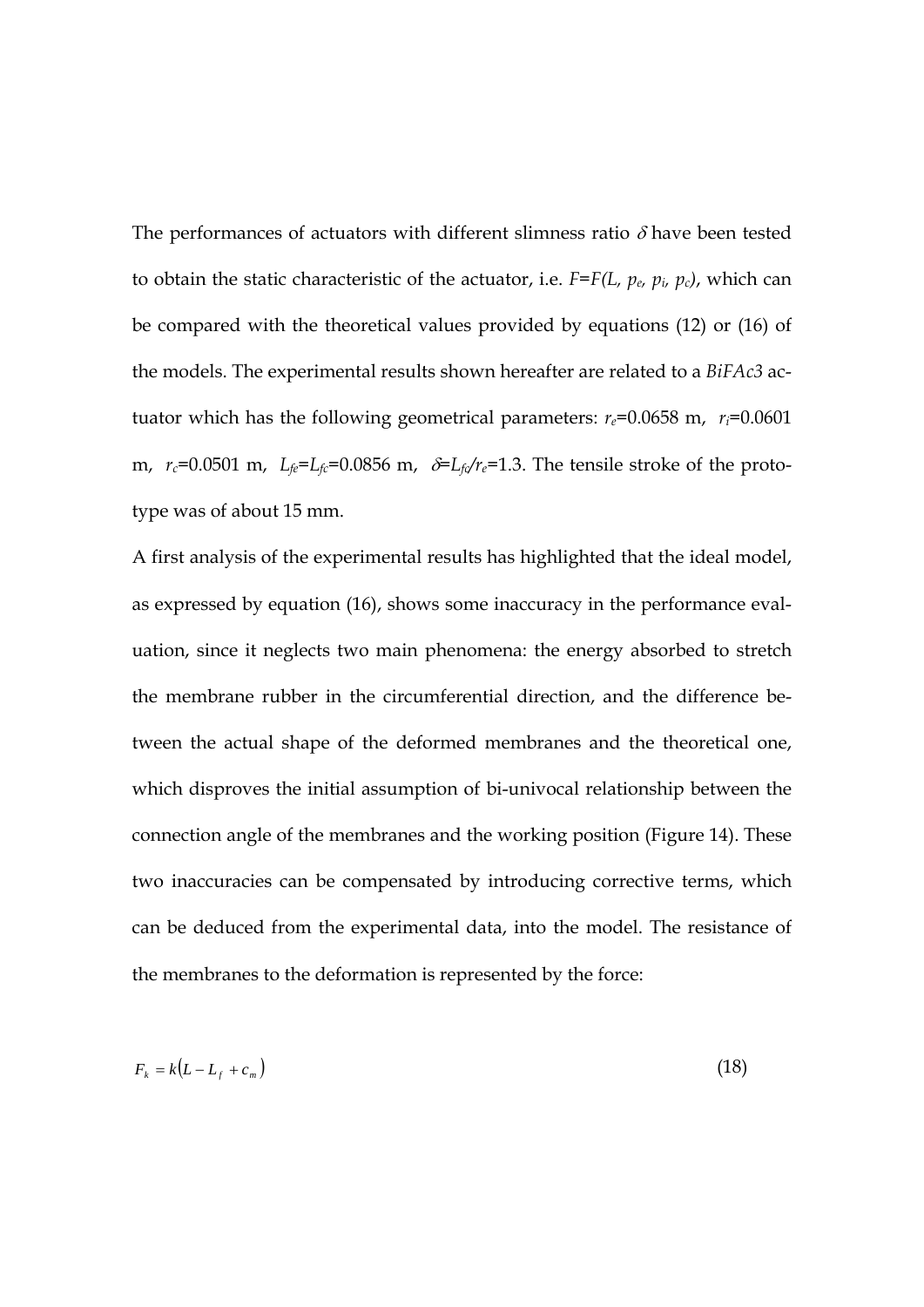where:

- $\bullet$  *k* is the axial stiffness of the set of three membranes, expressed in N/m; it has been measured compressing the actuator with chambers connected to exhaust;
- $L_f$ - $c_m$  is the working position at which the measured compressive force is equal to that expressed by the identified model.

The inaccuracy due to the connection angle of the central and external membranes can be corrected by adopting appropriate coefficients that must be added to the values calculated through equation (7). The correct angles of the central and external membranes become:

$$
\phi_{cc} = \phi_c(L) + c_c \tag{19}
$$

$$
\phi_{ec} = \phi_e(L) + c_e \tag{20}
$$

where  $c_c$  and  $c_e$  are the mean errors estimated in the evaluation of the connection angles of the central and external membranes, respectively.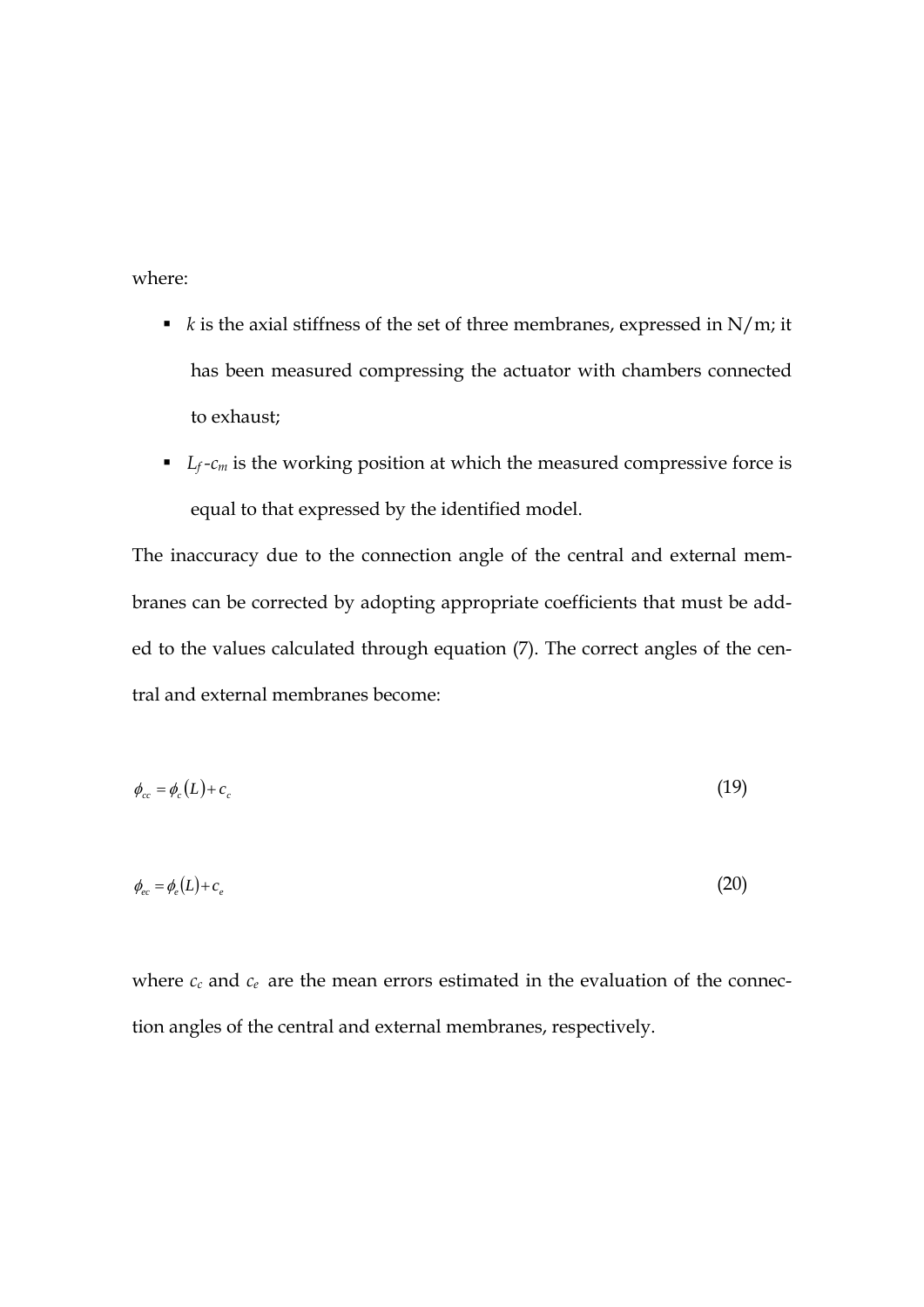*ce* has been identified comparing the force calculated by the *ideal model* with the one generated by the prototype in *compression*  $B$  mode;  $c_c$  has been identified comparing the force calculated by the *identified model* (imposing  $c_c$  equal to 0) with the one generated by the prototype in *tension mode*.

The total actuator force, as calculated by the *identified model*, is obtained from the sum of the forces exerted by the external and central membranes (equation (9) using  $(7)$ ,  $(19)$ ,  $(20)$ ), and from the pressure (equation  $(10)$ ) as for the ideal model; but the effect of the axial stiffness must also be added, as per equation (18), thus obtaining:

$$
F = F_{\text{mea}} + F_{\text{mea}} - F_p + F_k \tag{21}
$$

The static characteristic expressed by (21), for a *BiFAc3* actuator with the previously defined geometry, is presented in Figure 15, considering the following experimental coefficients:  $k=7800 \text{ N/m}$ ;  $c_m=5 \text{ mm}$ ;  $c_e=6.5 \text{ deg}$ ;  $c_c=13 \text{ deg}$ . A comparison between the experimental results and the identified model is shown in Figure 16. The good forecasting capability of the model is evident.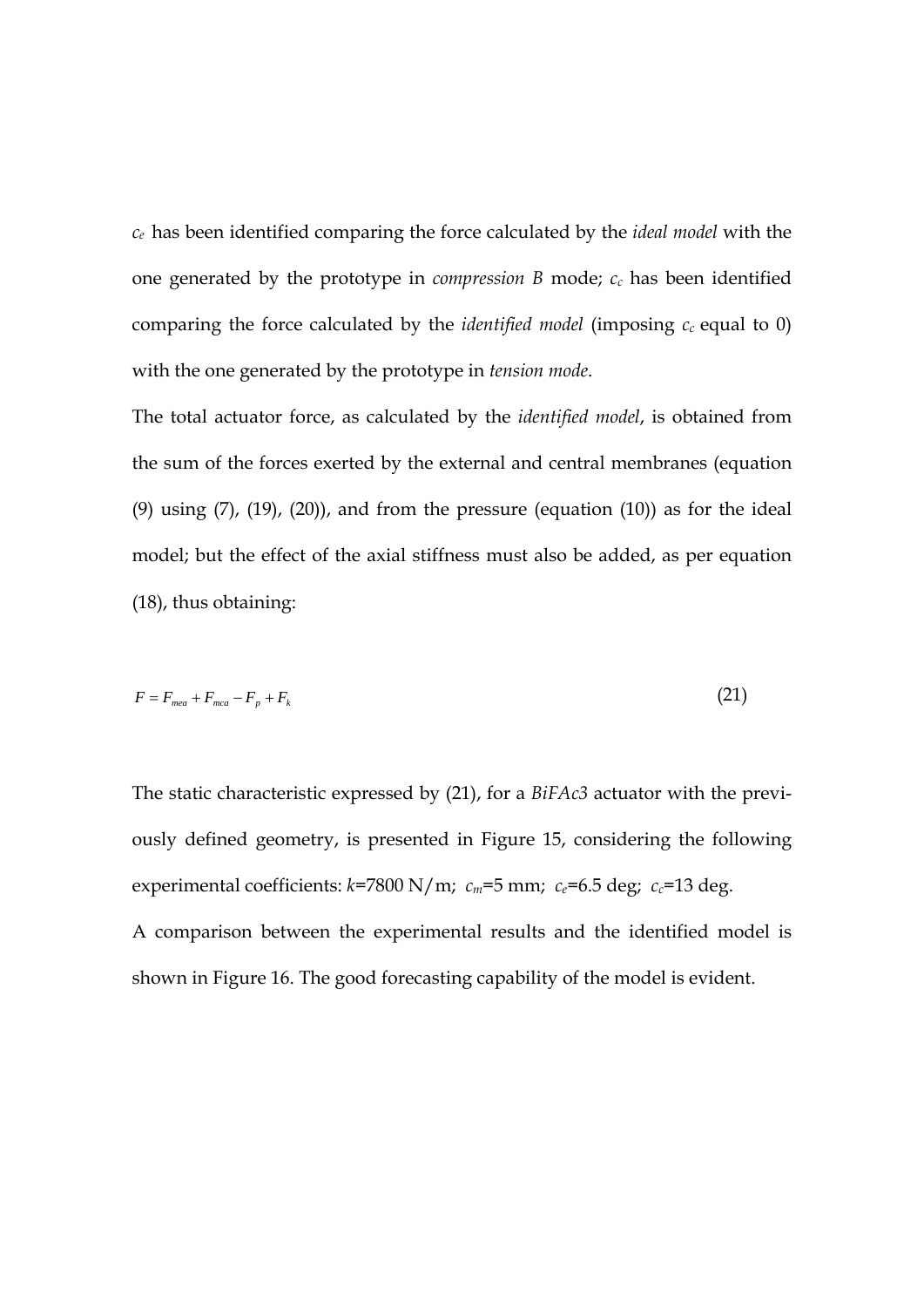#### **7. The dynamic response**

The dynamic behaviour of the *BiFAc3* depends on both the characteristic of the supply section and the size of the actuator. In other words, for given values of the supply ports' pneumatic conductance, the dynamics is influenced by the chamber volumes, which vary in such a non linear way due to the membranes. The *identified model* is therefore the only tool able to perform a reliable dynamic simulation, allowing to evaluate the possible application of the actuator in a defined mechanical system.

Some simulations have been carried out in order to investigate the dynamic performance of the *BiFAc3*. By way of example, it has been possible to evaluate the actuator response to a step variation of the supply pressure from ambient value to 75 kPa. Table 1 reports the response times to reach the 99% of final steady force in all three operative configurations of the actuator, for three different actuator's height ratio *L/Lf*.

**Table 1**. Response time of the prototype *BiFAc3* to supply pressure step of 75

kPa

| configuration | $L/L_f = 0.84$ | $L/L_f = 0.88$ | $L/L_f=0.92$ |
|---------------|----------------|----------------|--------------|
|               |                |                |              |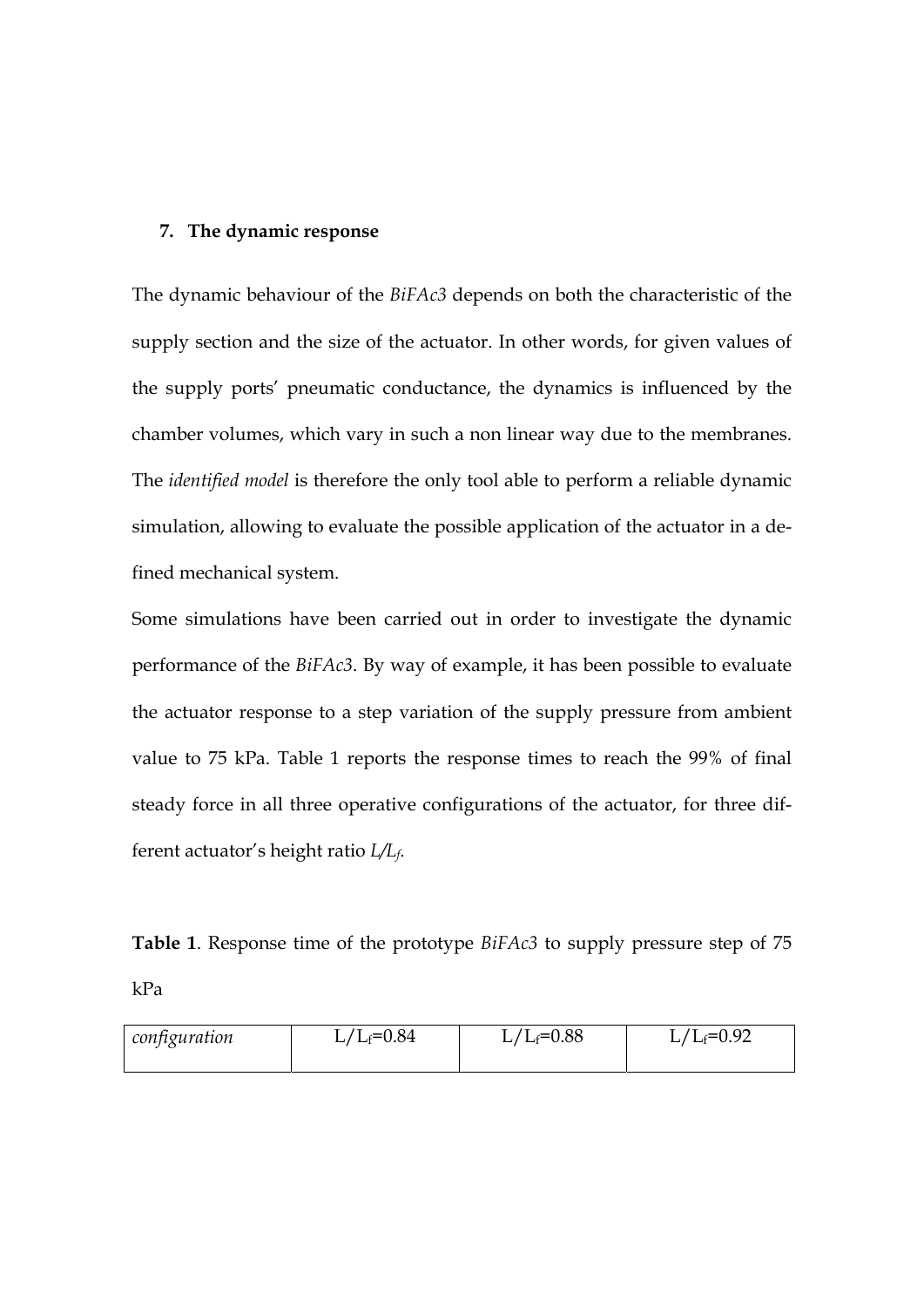| tensile       | $60 \text{ ms}$ | 56 ms           | $50 \text{ ms}$ |
|---------------|-----------------|-----------------|-----------------|
| compression A | $43 \text{ ms}$ | $42 \text{ ms}$ | $41 \text{ ms}$ |
| compression B | $61 \text{ ms}$ | $57 \text{ ms}$ | $51 \text{ ms}$ |

#### **8. Conclusions**

*BiFAc3* is a bi-directional deformable actuator with low mechanical impedance, which is able to exert both tensile and compressive forces. Its structure, comprising three coaxial membranes, allows the range of the compressive force to be extended, compared to *BiFAc2,* the actuator with only two membranes. In addition, the 3-membrane structure allows the actuator impedance to be dynamically controlled, as regards the stiffness and damping characteristics. This makes *BiFAc3* a device which may be effectively used in applications that require the control of dynamic phenomena, such as shocks and vibrations.

The prototypes that have been realized so far are still limited, as far as the pressure and force values are concerned; this is mainly due to difficulties in the construction of the membranes, which will soon be overcome due to cooperation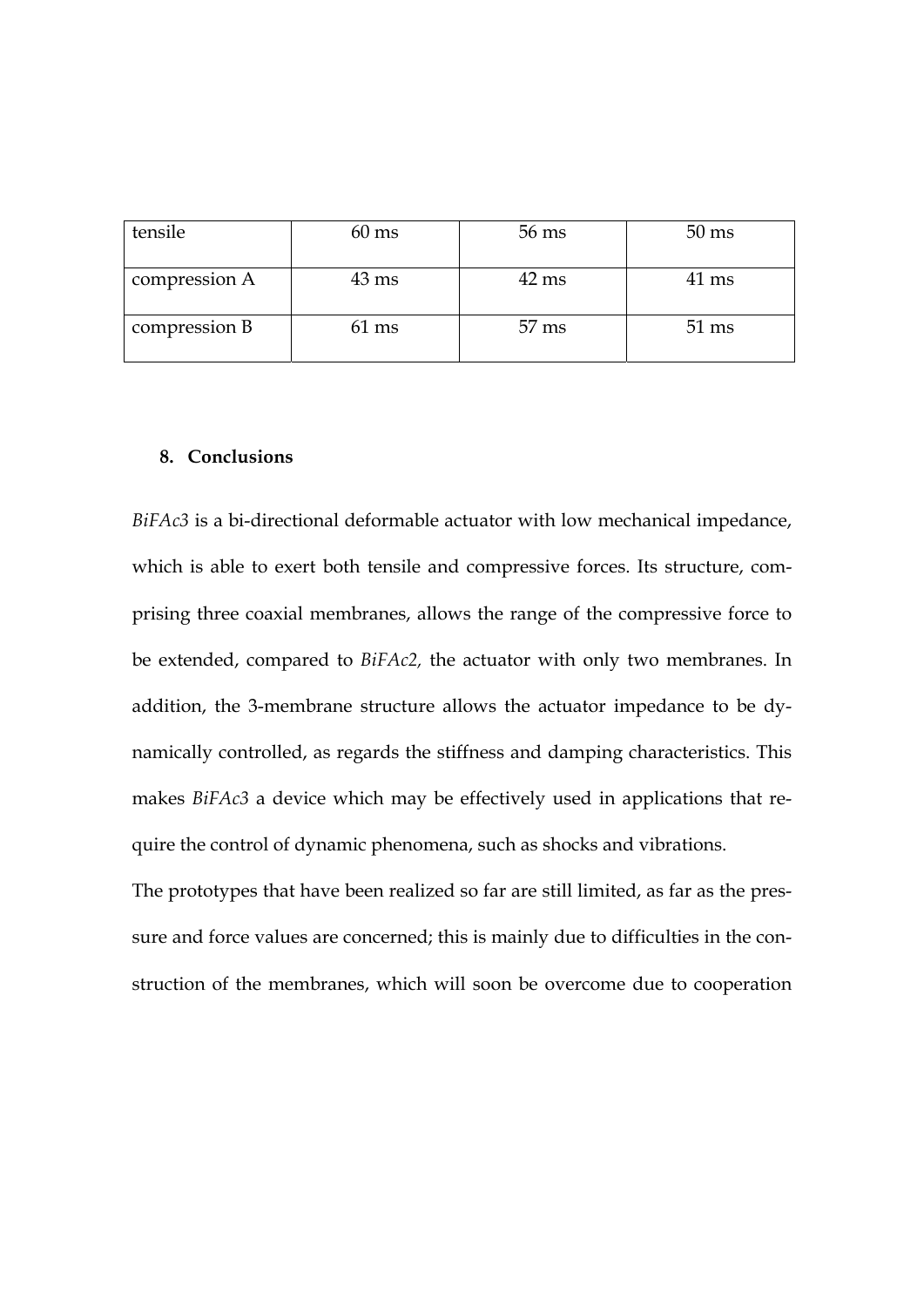with a specialized company. However, the experimental tests have confirmed the expected performance of the device.

The design procedure proposed in this paper, which has been articulated in three subsequent stages, leads to the complete development of the device: in the first stage, the *simplified model* is used to identify the main geometrical proportions, according to a specified application; in the second stage, the actual dimensions of the device can be defined by means of the *ideal model*; finally, through an appropriate experimental identification of the physical characteristics of the device, the *identified model* will allow the actuator to be simulated in a very accurate way, thus allowing its effective integration in a given dynamically controlled mechanical system.

## **Acknowledgements**

The authors would like to thank Mr. Manuele Musso for his cooperation in the realization of the prototype and in the running of the experimental tests.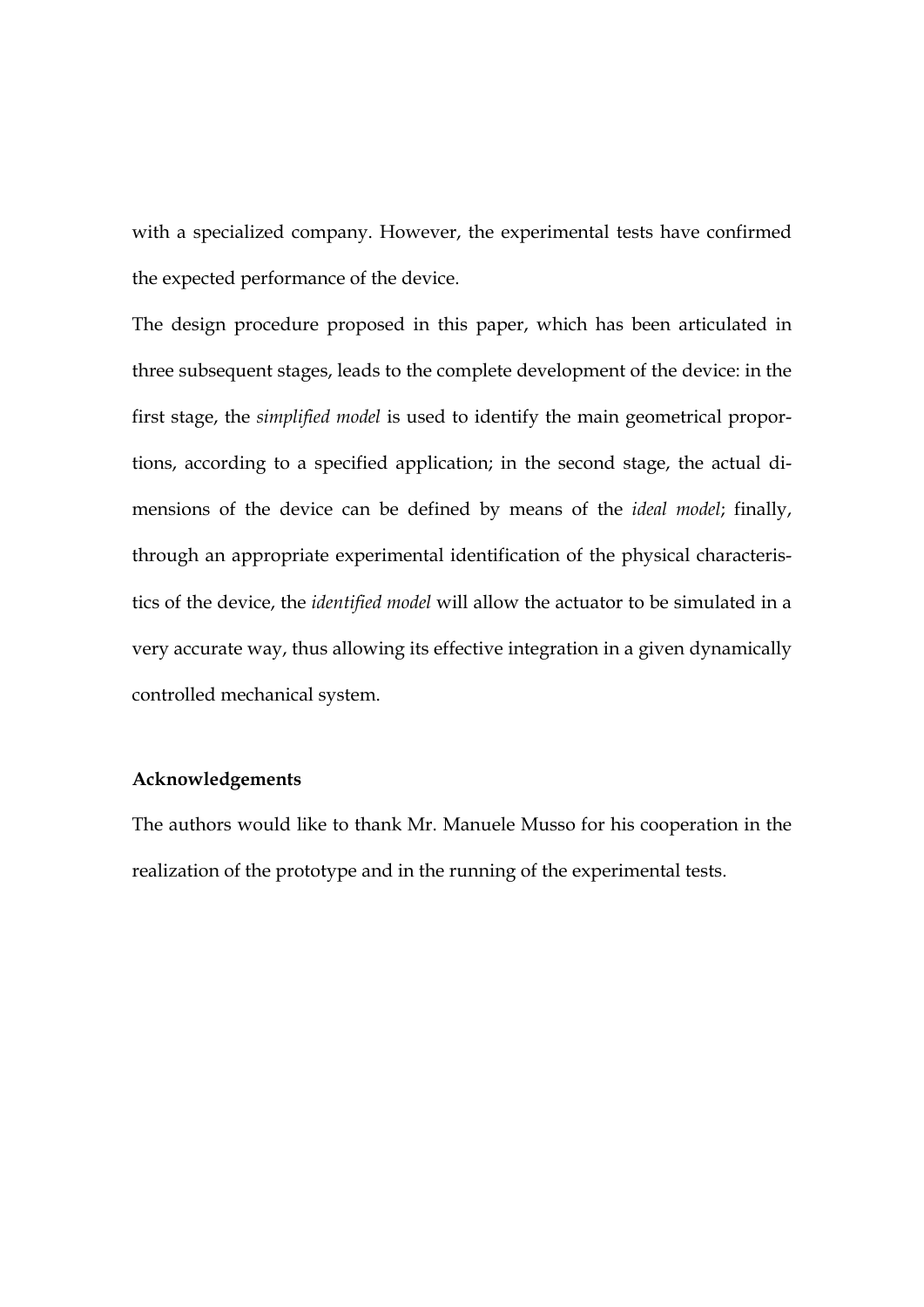# **Nomenclature**

| Symbol           | Meaning                                                      | units          |
|------------------|--------------------------------------------------------------|----------------|
| b                | critical pressure ratio                                      |                |
| $\mathcal C$     | mean error of the membrane connection angle                  | rad            |
| $c_m$            | experimental corrective coefficient for the elastic force    | m              |
| k                | axial stiffness of the actuator                              | N/m            |
| p                | relative pressure                                            | Pa             |
| r                | connection radius of a membrane                              | m              |
| А                | end plate area                                               | m <sup>2</sup> |
| C                | fluidic conductance                                          | $m^3/(sPa)$    |
| F                | tensile force of the actuator                                | N              |
| $F_k$            | resistance of the membranes to deformation                   | N              |
| $F_m$            | force acting on the membrane                                 | $\mathbf N$    |
| F <sub>mea</sub> | axial component of the force acting on the external membrane | $\mathbf N$    |
| $F_{mca}$        | axial component of the force acting on the central membrane  | N              |
| $F_p$            | pressure force on the end plate                              | $\mathbf N$    |
| G                | Mass flow rate                                               | kg/s           |
| L                | height (length) of the actuator                              | m              |
| $L_f$            | length of one fibre in an axial section                      | m              |
| P                | absolute pressure                                            | Pa             |
| R                | curvature radius of a membrane section                       | m              |
| $R_G$            | air constant                                                 | J/(kg K)       |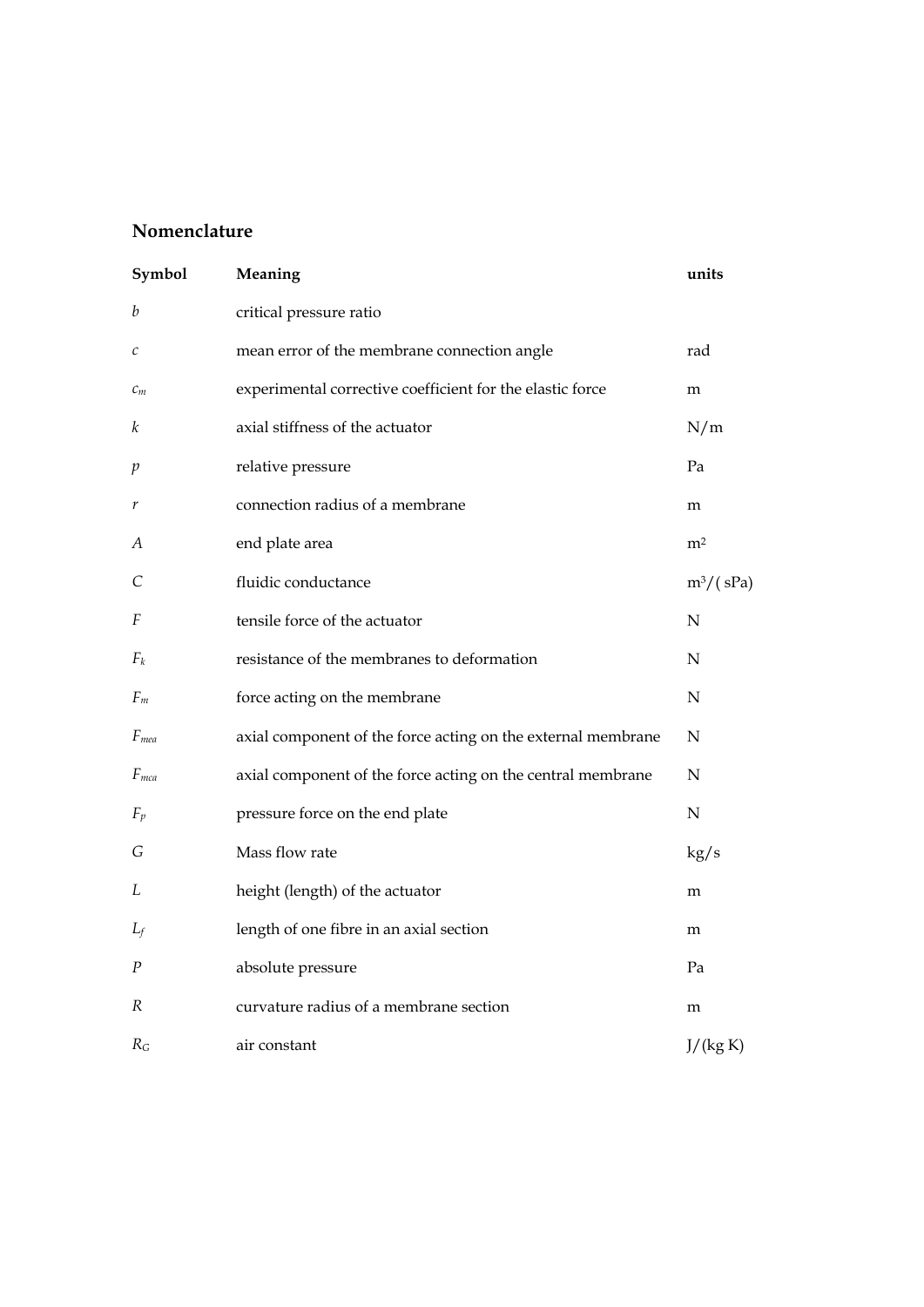| T                 | air temperature                                  | К                          |
|-------------------|--------------------------------------------------|----------------------------|
| V                 | volume of one actuator chamber                   | m <sup>3</sup>             |
| $\delta$          | $=L_f/r$ slimness ratio                          |                            |
| $\phi$            | auxiliary angle                                  | rad                        |
| $\phi_{cc}$       | correct auxiliary angle of the central membrane  | rad                        |
| $\phi_{ec}$       | correct auxiliary angle of the external membrane | rad                        |
| γ                 | polytrophic coefficient                          |                            |
| $\rho_{\text{N}}$ | air density in standard conditions               | $\mathrm{kg}/\mathrm{m}^3$ |

| Subscripts    | Meaning                                |
|---------------|----------------------------------------|
| e, i, c       | external, intermediate, central        |
| m             | Membrane                               |
| $\mathfrak a$ | Axial                                  |
| f             | Fibre                                  |
| se, si, sc    | external, intermediate, central supply |
| $\theta$      | initial condition                      |

Capital *P* refers to absolute pressure, and lower case *p* refers to relative pressure.

## **References**

1. Tondu B. Modeling of the McKibben Artificial Muscle: a Review. *J. Intell. Mater. Syst. Struct.* 2012; 23(3): 225-253.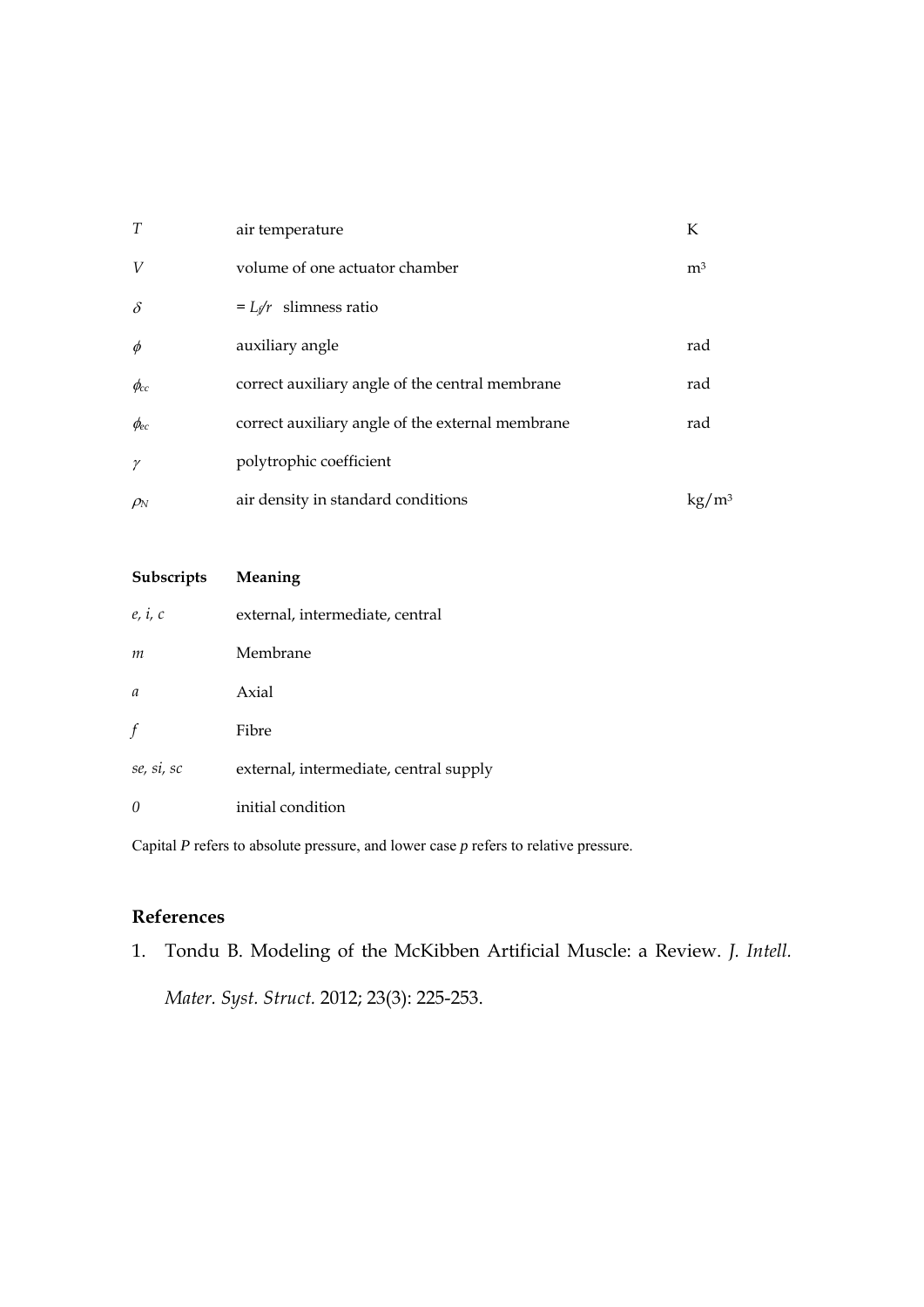- 2. Chou C, Hannaford B. Measurement and Modeling of McKibben Pneumatic Artificial Muscles. *IEEE Trans. Robot. Automat.* 1996; 12(1): 90-102.
- 3. Ferraresi C. Franco W. Manuello Bertetto A. Flexible Pneumatic Actuators: A Comparison Between the McKibben and Straight Fibres Muscles. *J. Robot. Mechatron.* 2001; 13(1): 56-63.
- 4. Kothera C.S. Jangid M. Sirohi J., Wereley N.M. Experimental Characterization and Static Modeling of McKibben Actuators. *J Mech Des.* 2009; 131(9): 091010.
- 5. Schulte H.F. The characteristics of the McKibben artificial muscle. In: The Application of External Power in Prosthetics and Orthotics. Washington, DC, National Academy of Sciences, Appendix H, Publication 874, 961, pp.94–115.
- 6. Inoue K. Rubbertuators and Applications for Robots. In *4th Int. Symp. On Robotics Research*, Santa Cruz, USA, August 9-14 1987.
- 7. Caldwell D.G. Medrano-Cerda G.A. Goodwin M.J. Control of Pneumatic Muscle Actuators. *IEEE Control Syst. Mag.* 1995; 15(1): 40-48.
- 8. Tsagarakis N. Improved Modelling and Assessment of pneumatic Muscle Actuators. In: *International Conference on Robotics and Automation,* San Francisco, USA, 24-28 April 2000.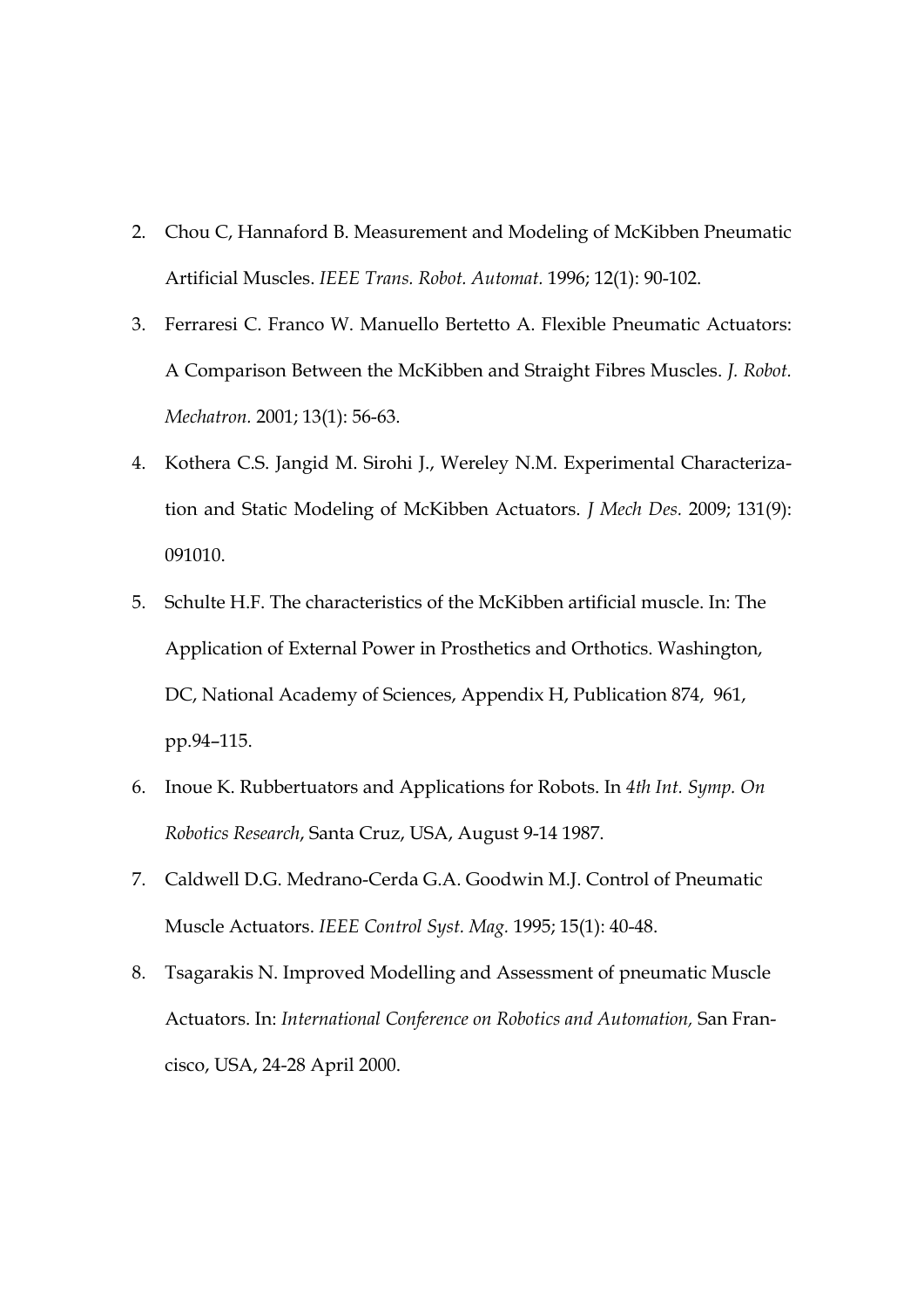- 9. Immega G. Kukolj M. *Axially contractable actuator*. Patent 4,939,982, USA, 1990.
- 10. Yarlott J. M. *Fluid actuator*. Patent 3,645,173, USA, 1972.
- 11. Daerden F. Lefeber D. The concept and design of pleated pneumatic artificial muscles. *Int. J. Fluid Power* 2001; 2(3): 41–50.
- 12. Quaglia G. Sorli M. Air Suspension Dimensionless Analysis and Design Procedure. *Veh. Syst. Dyn.* 2001; 35(6): 443-475.
- 13. Lee S.J. Development and Analysis of an Air Spring Model. *Int. J. Automot. Technol.* 2010; 11(4): 471-479.
- 14. Ballo I. Technical Note: Properties of Air Spring as a Force Generator in Active Vibration Control Systems. *Veh. Syst. Dyn.* 2001; 35(1): 67-72.
- 15. Nieto A.J. Morales A.L. González A. Chicharro J.M. Pintado P. An analytical model of pneumatic suspensions based on an experimental characterization. *J. Sound Vib.* 2008; 313**(**1-2): 290-307.
- 16. Ferraresi C. Franco W. Quaglia G. Bi-Directional Flexible Pneumatic Actuator. In *Proceedings of the Fifth International Symposium Fluid Power*, Nara, Japan, 12-15 November 2002, pp. 25-30.
- 17. Ferraresi C. Franco W. Quaglia G. *Double Acting Deformable Fluid Actuator of the Muscle Type With Three Chambers*. Patent 7,770,508 B2, USA, 2010.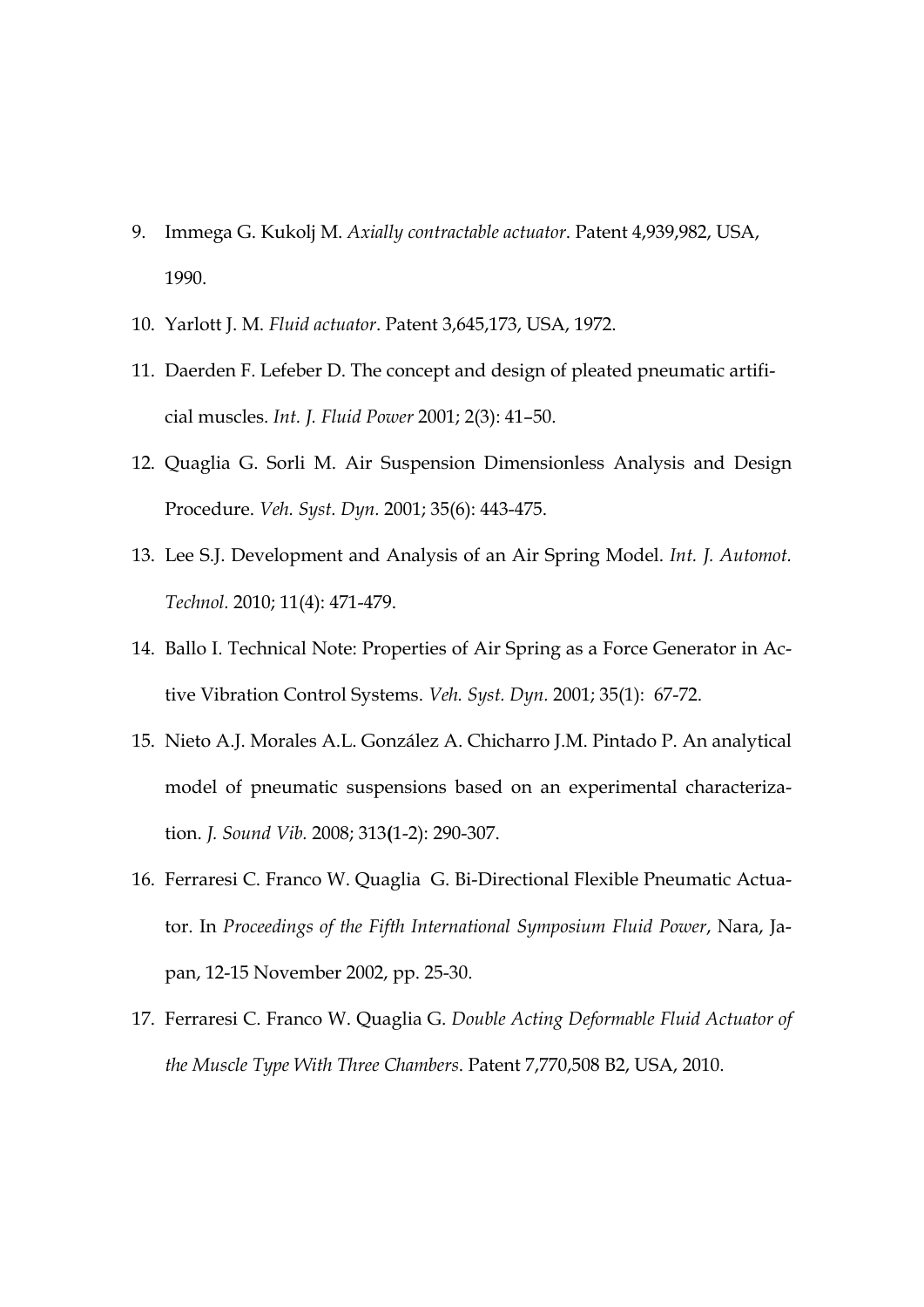

**Figure 1.** The *BiFAc3* actuator.



**Figure 2.** The *BiFAc3* scheme*.*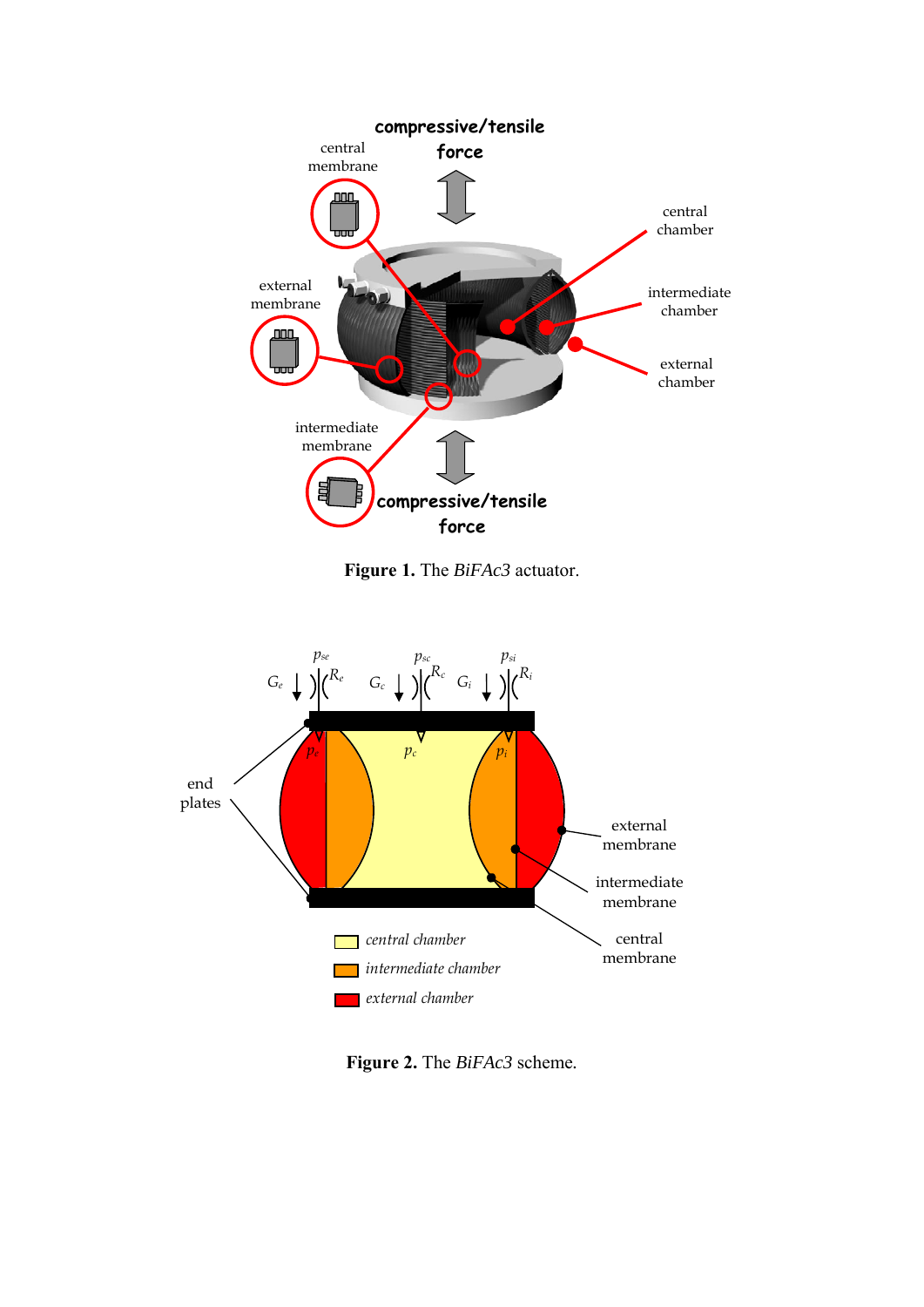

**Figure 3.** The *BiFAc2* section.

.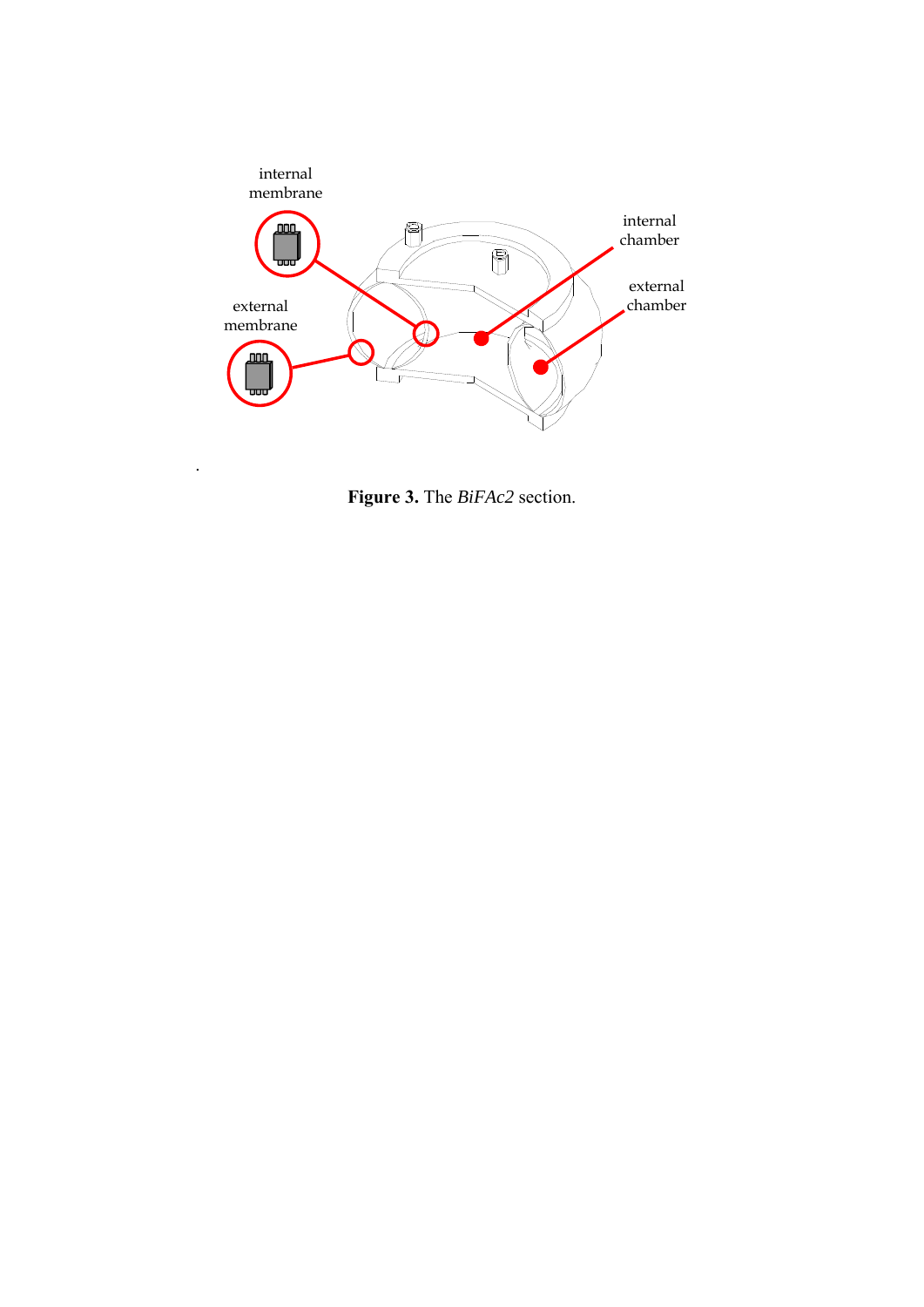

**Figure 4.** The *BiFAc3* operating conditions.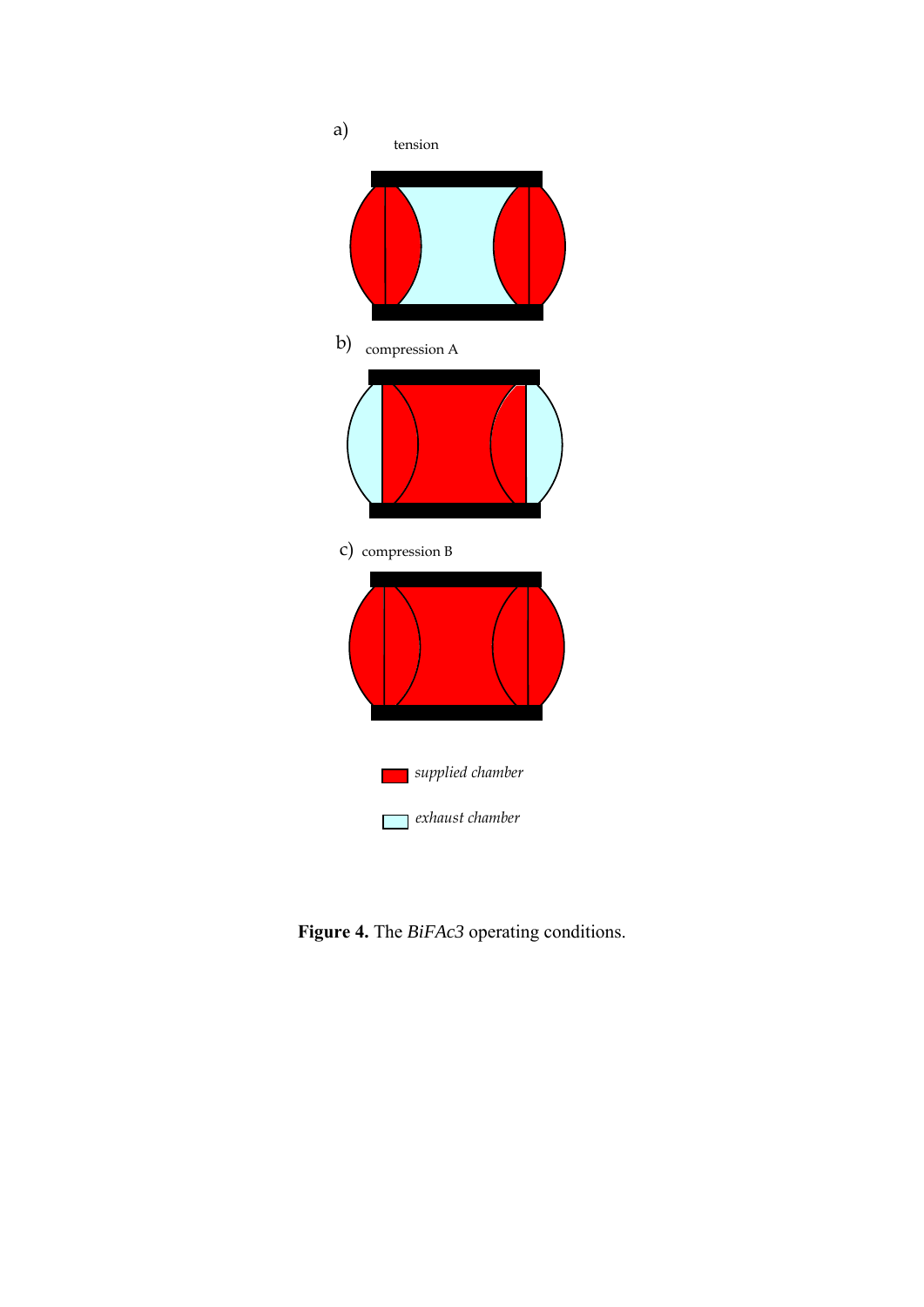

*BiFAc3*

**Figure 5.** Block scheme of *BiFAc3.*



**Figure 6.** The *supply dynamics* block.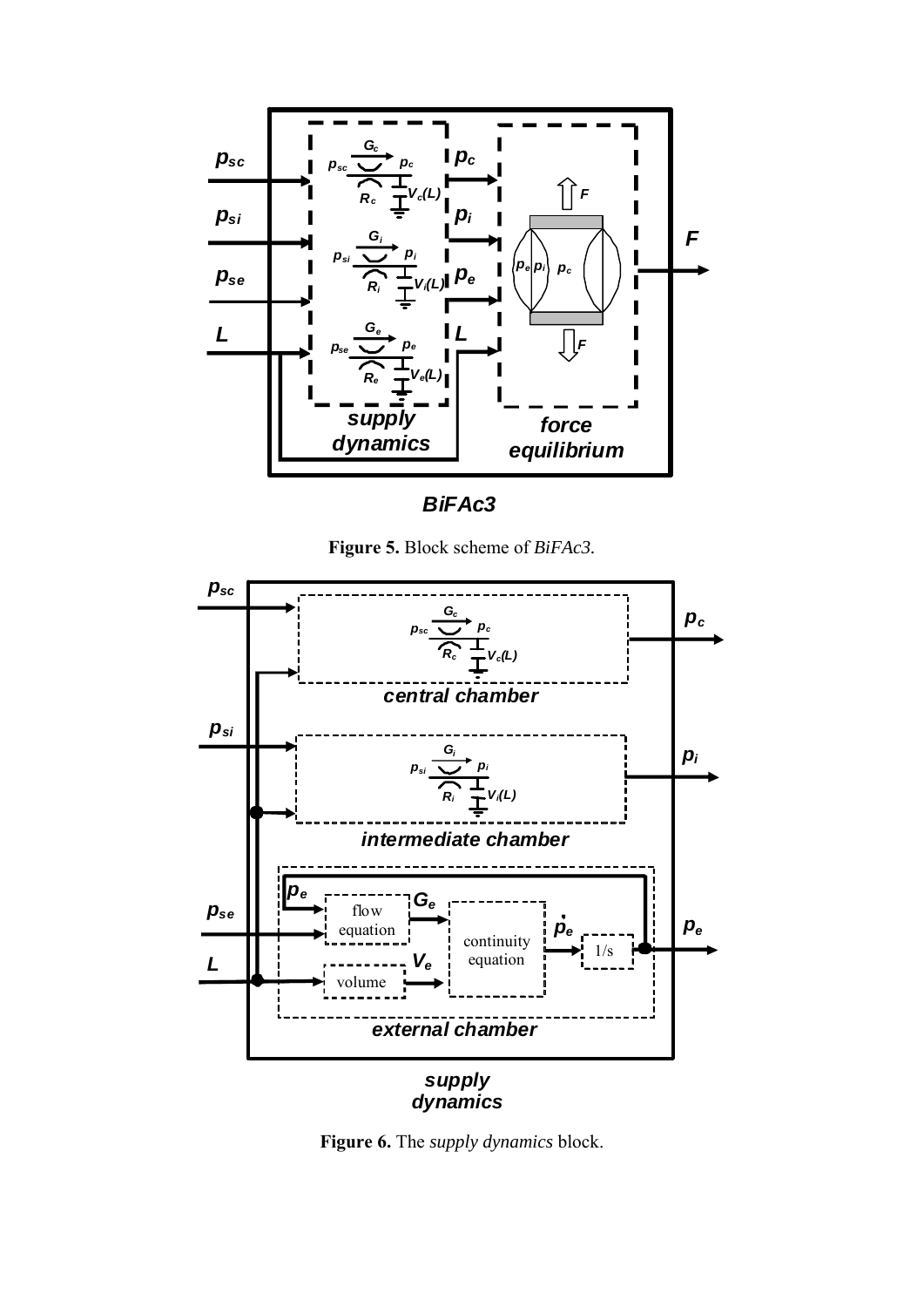

**Figure 7.** The three versions of the *force equilibrium* block: simplified, ideal, identified.



**Figure 8.** The actuator geometry.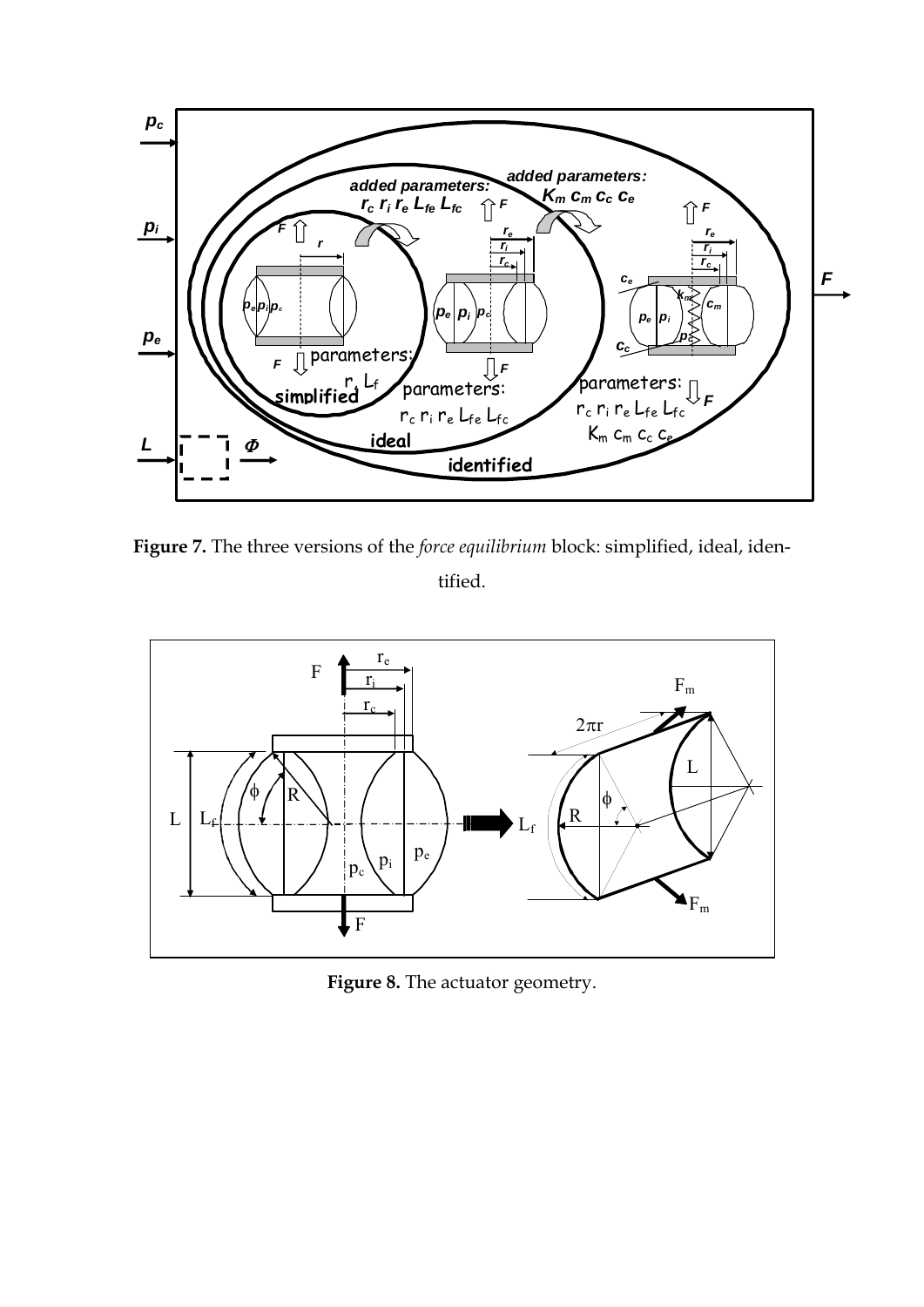

**Figure 9.** Equilibrium of one membrane and of the whole end plate.



**Figure 10.** Static characteristic of the simplified model (parameter  $\delta = L_F/r$ ).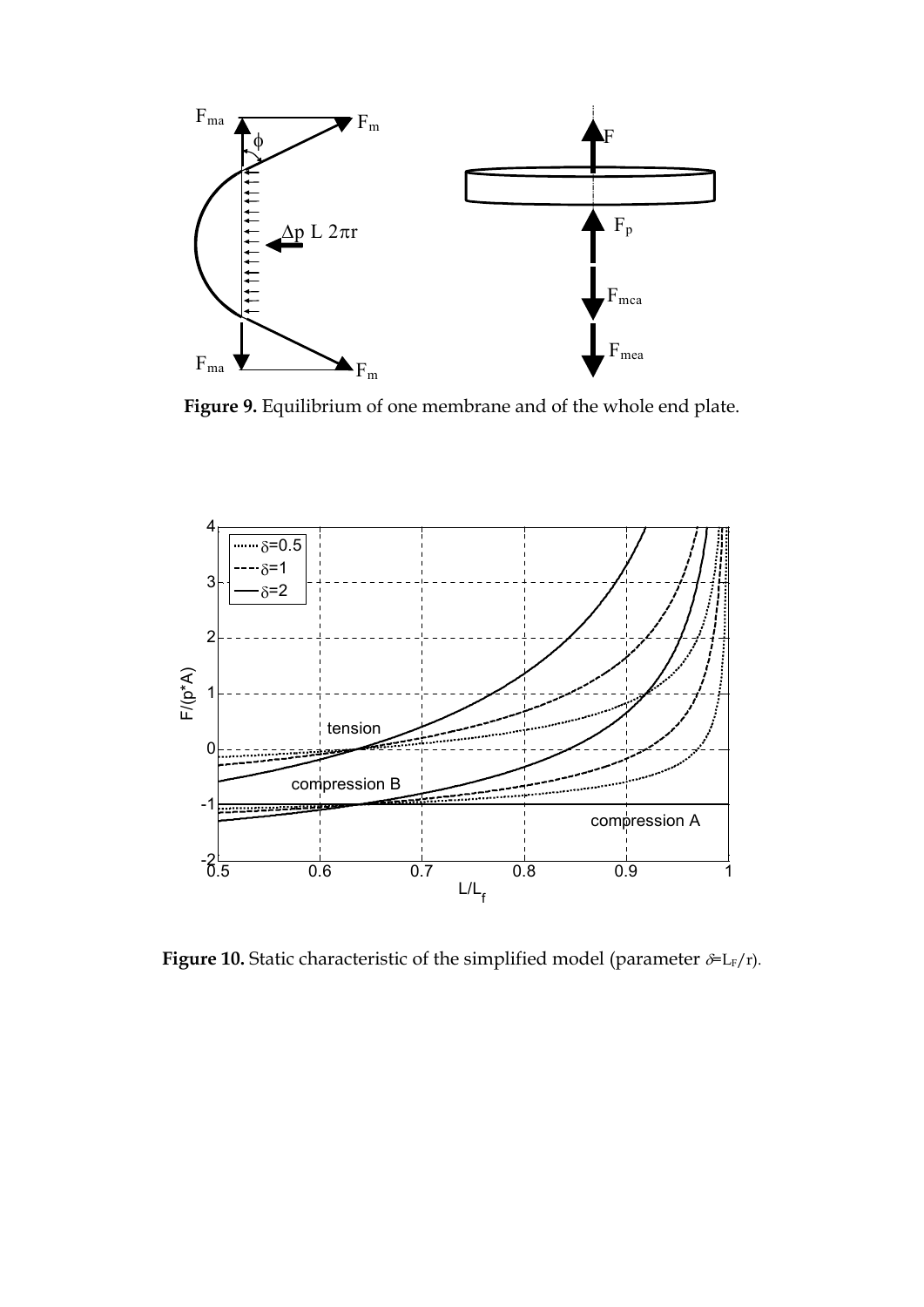

**Figure 11.** Static tension characteristic of the ideal model,  $\delta=1$ ,

parameter  $\Delta r = r_e-r_c$ .



**Figure 12.** *BiFAc3* prototype.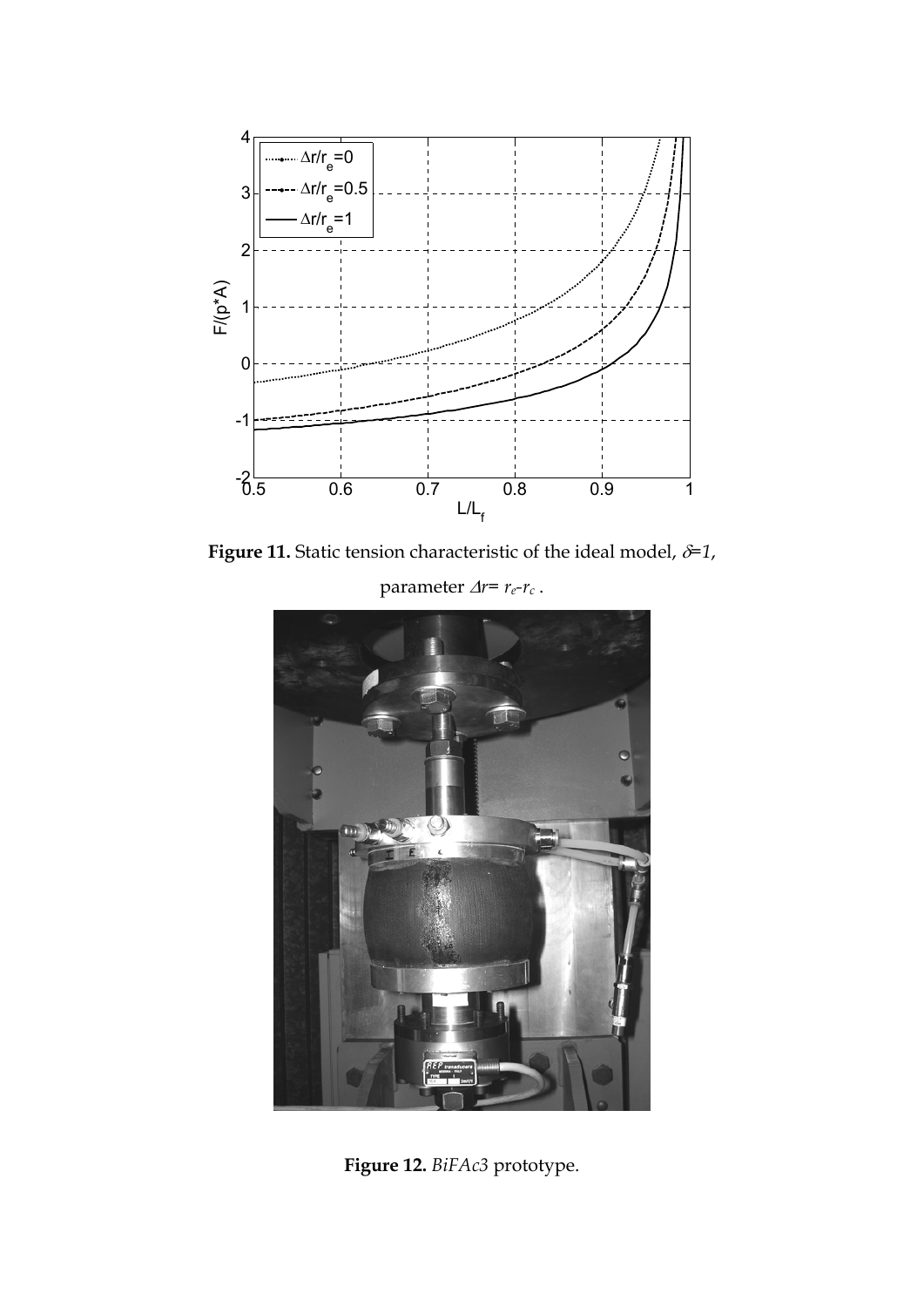

**Figure 13.** Cross section of the *BiFAc3* prototype.



**Figure 14.** The actual shape of the membrane deformation.